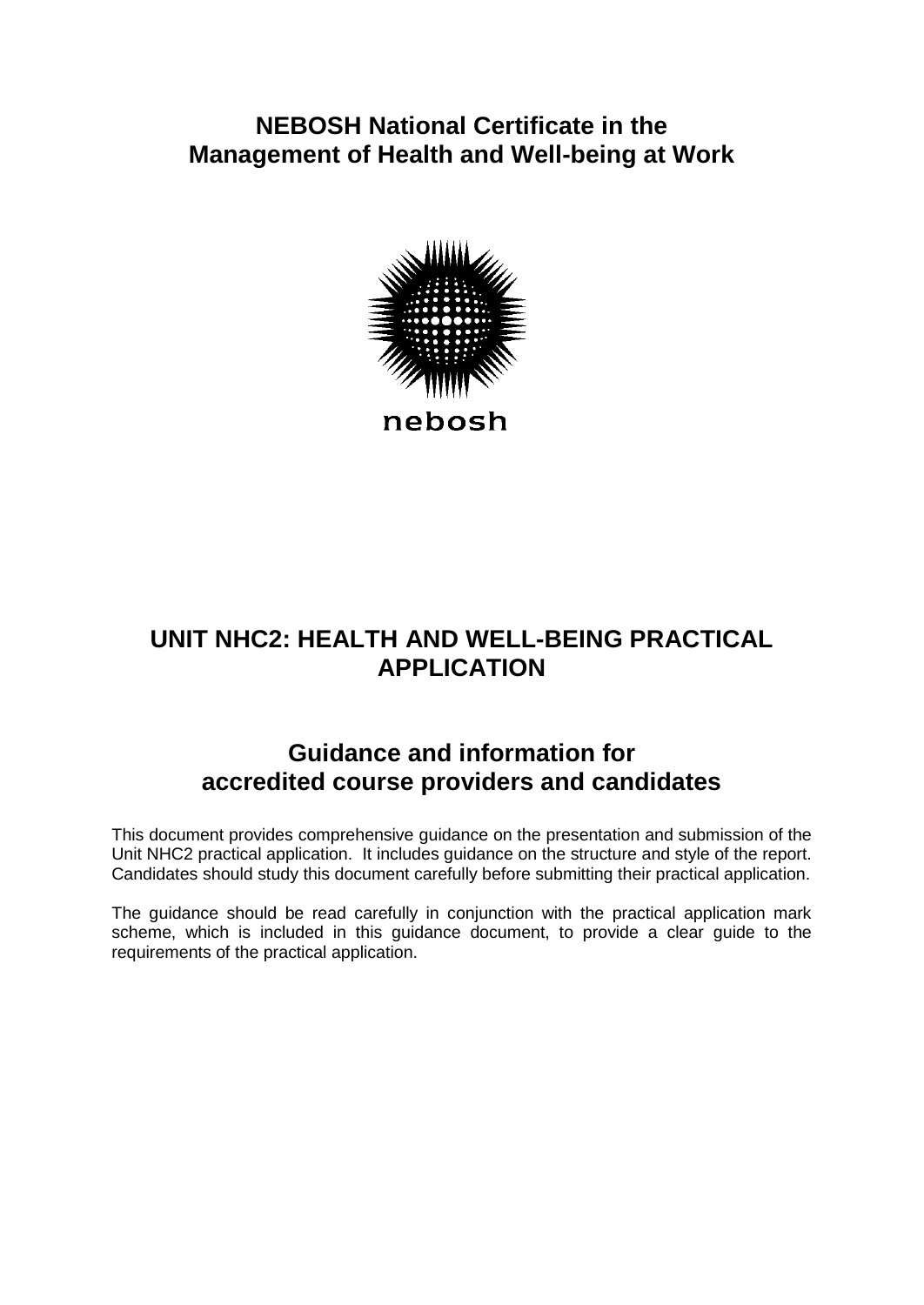## **Introduction**

The aim of this unit is to assess a candidate's ability to complete successfully a health and well-being at work review of a workplace using the NEBOSH health and well-being at work review proforma. The candidate is then required to complete a report to management regarding the review with justified recommendations using the NEBOSH review report template.

This will require candidates to apply the knowledge and understanding gained from their studies of elements of Unit NHC1 in a practical environment and to carry out an evaluation of information gathered during the review. The whole practical application should not normally take more than one day. The proforma and report may be submitted in the candidate's own handwriting or be word processed.

The proforma and report should clearly identify:

- the nature, and if appropriate, the location of each health and well-being at work issue;
- review findings with prioritisation and justification;
- clear links to strengths and weaknesses in the way that health and well-being at work is managed, with relevant prioritisation.

The practical application must be carried out in the candidate's own workplace.

Guidance should be given by the accredited course provider to help candidates select an appropriate area. The following factors should be taken into account:

- the chosen area must be accessible to the candidate and management must be willing to co-operate by providing information and giving their time. Some of the assessment is based on the review of policies and risk assessments although no judgement on the suitability and sufficiency of the risk assessments is required.
- the chosen area must be sufficiently simple and small to allow the practical application to be completed within one day. On large sites, or where there are many complex issues, candidates are advised to select a smaller area within the site, such as a warehouse, maintenance depot or single production area. On smaller sites, candidates could cover the whole site in their review.
- there may be constraints affecting the practical application which should be identified at the outset. A commonly encountered constraint is confidentiality. Where confidentiality requires, locations and company names may be omitted from the report, or alternatively, guidance should be sought from NEBOSH.

Where the candidate does not have access to a suitable workplace, the accredited course provider should be consulted to help in making arrangements for the candidate to carry out the practical application at suitable premises. Accredited course providers seeking to run the practical in this way should contact NEBOSH for advice and approval.

Management at the premises should be consulted to ensure the candidate can carry out the review without endangering their own health and safety.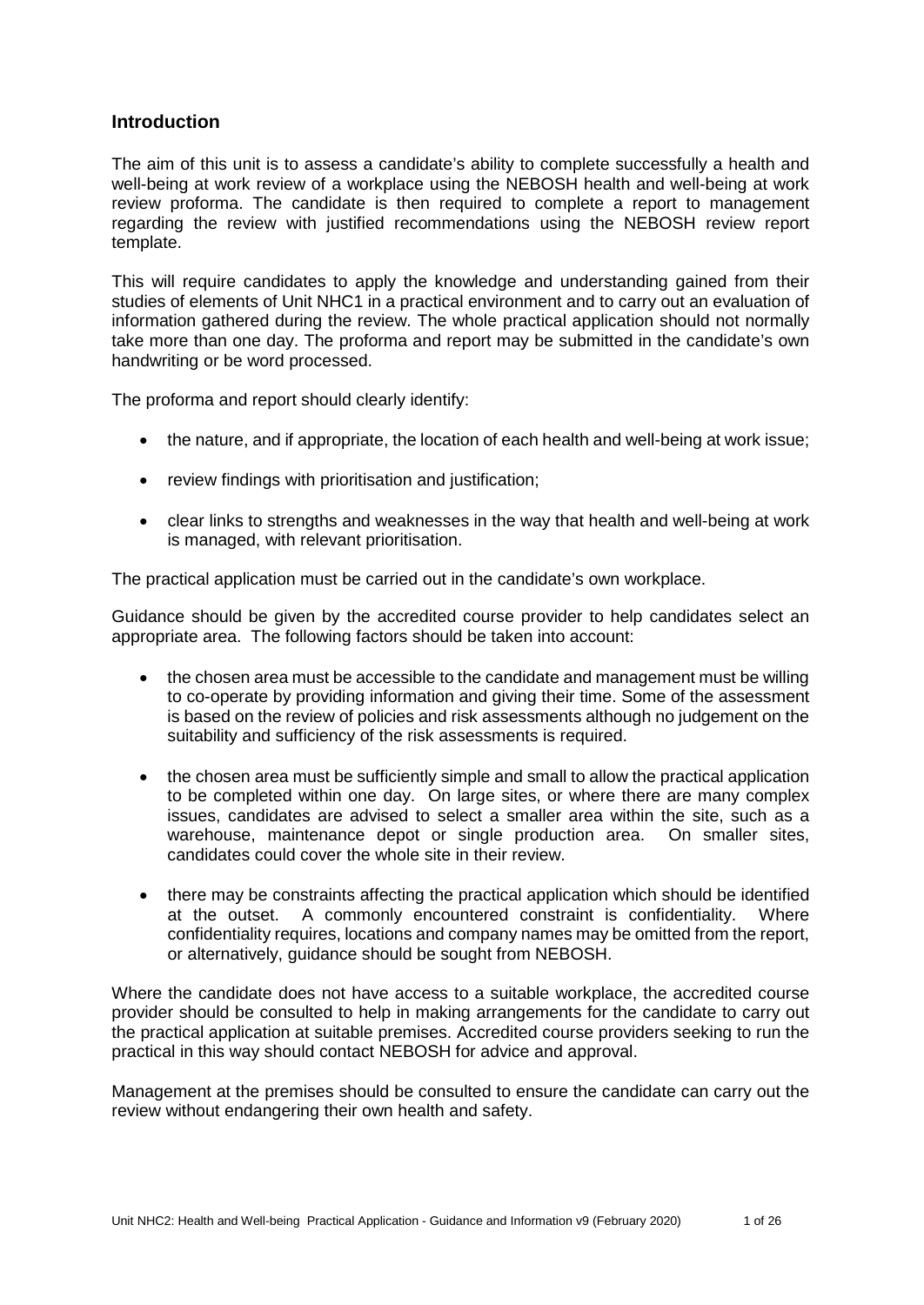Candidates do not require supervision when carrying out the practical application but the candidate must sign a declaration that the submission is their own work (Appendix 1). If this declaration is not submitted the candidate's result may be declared void. A signature can be electronic or can be faxed.

Candidates, employers and internal assessors should be aware that the status of the health and well-being review and report; it is undertaken to fulfil the requirements of Unit NHC2 and is for **educational purposes only.**

#### **What to do if an accredited course provider's staff, family members or friends are sitting a NEBOSH examination or assessment**

Accredited course providers **must** declare in writing to NEBOSH any employment and/or familial, spousal or other close personal relationship with any examination or assessment candidate.

For any such candidate declared, the accredited course provider must select one of the following options, inform NEBOSH of their choice in writing, and bear all necessary costs:

- The candidate may sit their NEBOSH assessments as an (external) candidate at another accredited course provider; or
- Accredited course provider may arrange with NEBOSH for an independent invigilator appointed by NEBOSH. Any practical assessment will need to be marked by a Practical Assessor appointed by NEBOSH.
- If outside of the UK the accredited course provider may arrange for the candidate to sit their examinations with the British Council. Any practical assessment will need to be marked by a Practical Assessor appointed by NEBOSH.

#### **Date of Assessment**

Assessment of the practical unit (NHC2) must normally take place **within 10 working days** of (before or after) the date of the NHC1 written paper (the 'date of the examination'). Examinations will be available for this qualification up until 31 December 2021.

If a candidate is absent from the written papers because of illness corroborated by a doctor's note, but successfully completes the NHC2 unit with the 10 working day deadline, the result will stand. If a candidate is unable to complete the NHC2 unit under similar circumstances, NEBOSH may allow it to be taken at a later date beyond the normal 10 working day deadline.

The accredited course provider should advise the candidate of the latest date by which the completed report and observation sheets must be received by the accredited course provider for marking. It is the responsibility of the accredited course provider to ensure that the results of the practical (NHC2) are available to NEBOSH by no later than 15 working days after the date of the examination for NHC1.

Completion of study for NHC1 is recommended in order to undertake the practical application unit NHC2.

Candidates planning to post their reports to the accredited course provider should be reminded of the need to guard against loss in the post by sending their work by trackable delivery. Candidates are therefore advised to retain copies of both their completed proforma and final management report.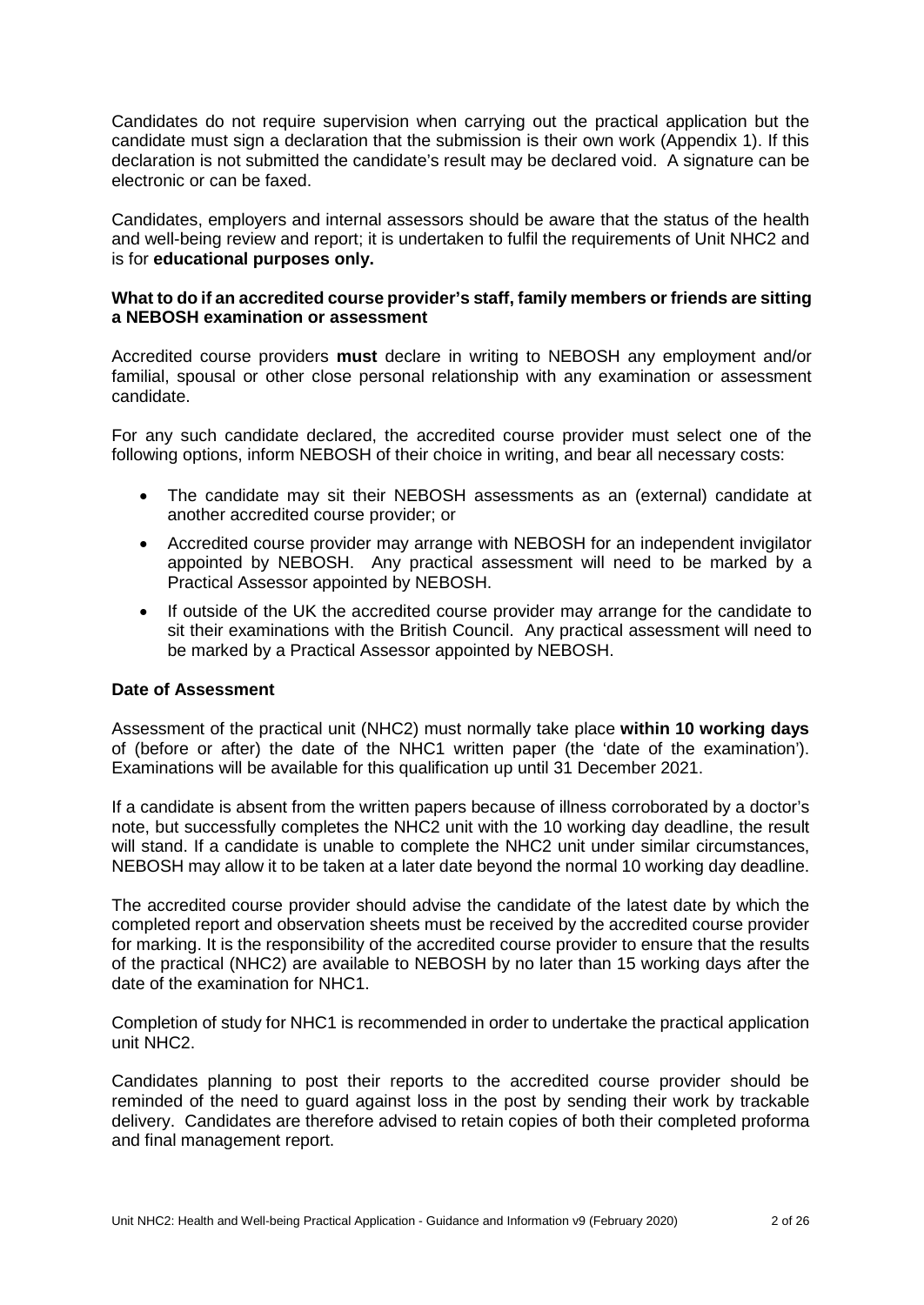#### **Tutor support**

Tutors and candidates should ensure that they understand fully the requirements of the guidance document. There are two hours of teaching time available for tutors to explain the assessment requirements to candidates. Following this the assessment must be the candidate's own work; tutors must not read and/or amend drafts of the practical and must not provide a 'pre- mark'.

#### **Marking**

Practical applications will be marked by an internal assessor – a person proposed to NEBOSH by an accredited course provider and approved by NEBOSH. Internal assessors must be appropriately qualified. This will include qualified Human Resources professionals, Occupational Health Advisors or Health and Safety Practitioners. The internal assessor can also be a tutor. Please note (as detailed above in 'tutor support') the candidates' practical assessment (including drafts) must not be pre-read or pre-marked.

A marking sheet (Appendix 2) will be completed by the internal assessor for each candidate and attached to the candidate's report. The total percentage mark for each candidate will be entered onto the CPI by no later than 15 working days after the examination date of NHC1.

Candidates must achieve the pass standard (60%) in this unit in order to satisfy the criteria for the qualification.

#### **Moderation**

Marked NHC2 assessments are subject to external moderation by NEBOSH to monitor the standard being set and marks awarded by the internal assessor may, therefore, be subject to adjustment; this could result in a higher or lower final mark.

The review proforma and report should not be sent to NEBOSH unless they are called in. However, the review proforma and report should be retained with the mark sheet for each candidate for at least six weeks following the date of issue by NEBOSH of the examination results to which they relate. Practical applications may be called in at any time from the date of the examination until six weeks after the issue of results.

Candidates may lodge an EAR (enquiry about result) within the timeframe as advised on their URN (unit result notification).

#### **Retention of practical samples by course providers**

NEBOSH monitors the consistency of internal assessment by accredited course providers (eg, practicals marked by the course provider) over time. Course providers are therefore required to retain representative samples of practical applications (eg, high pass, low pass, refer) for each standard sitting or cohort for a **rolling three year period**.

The sample of practicals to be retained by accredited course providers will be no more than 24 scripts per year per qualification, but providers may choose to retain more for internal quality assurance purposes. Providers should retain the archived sample for three years in a manner that makes them easily retrievable. This is intended to enable accredited course provider staff to monitor the standards of candidate performance in the practical application over time, and make improvements to their delivery when necessary. Additionally, the samples will serve as exemplar materials for practical application assessors appointed by accredited course providers to use as guidance in their assessment decisions.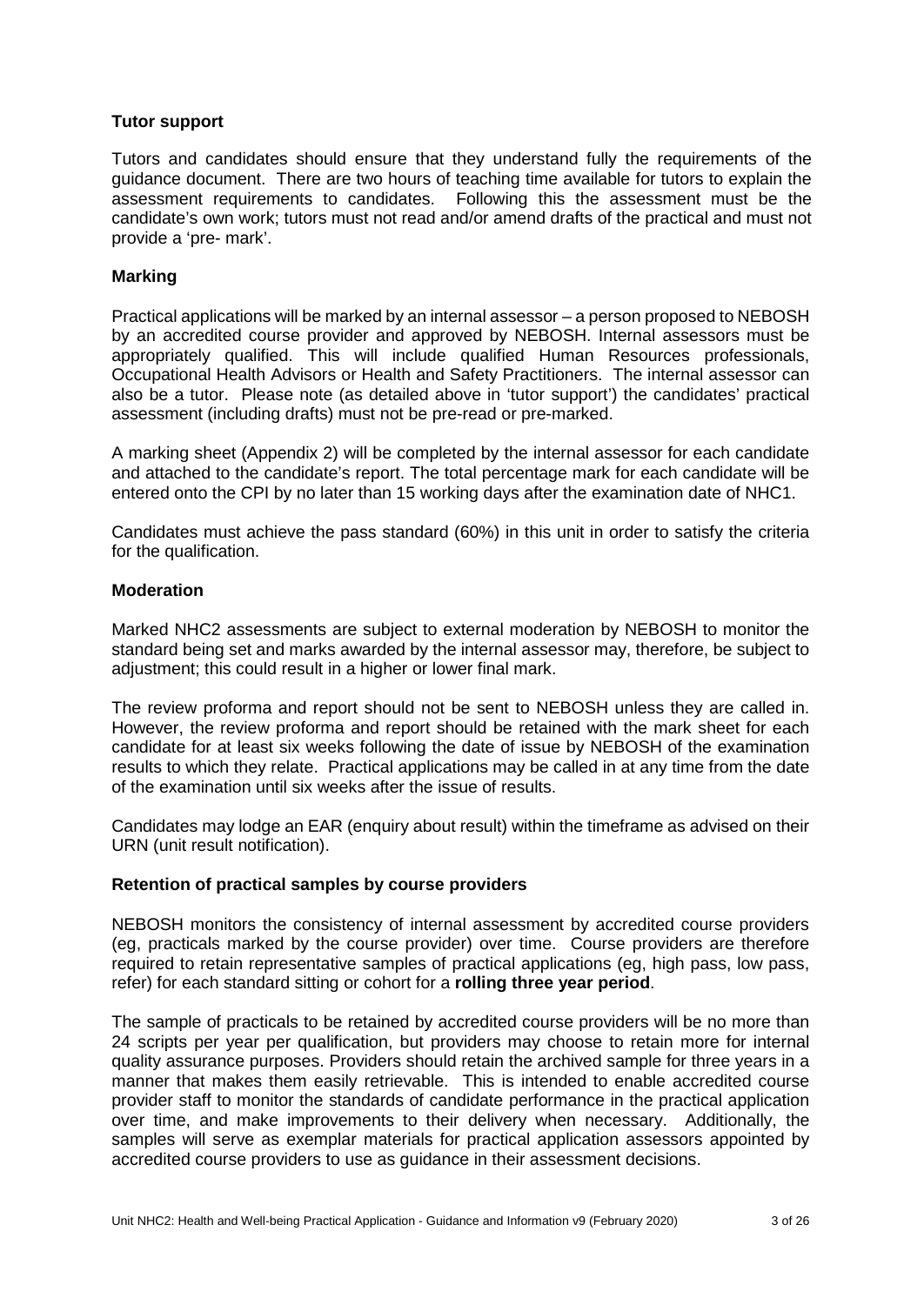Sampling of provider-marked scripts enables NEBOSH to ensure that the standard of marking for internal assessment remains consistent over time both within and between accredited course providers. Using archived materials in this way is intended to maintain marking standards and enhance parity between the marks before and after moderation.

Other scripts should be disposed of as confidential waste.

## **Completion of proforma**

Candidates will be supplied with a copy of the proforma from their accredited course provider which may be photocopied for the purpose. An example proforma is given at Appendix 3. Candidates should be encouraged to review the contents of the proforma and then be given an opportunity to discuss any areas about which they are unsure. Once any concerns have been addressed, candidates should make initial preparations for the practical application. This may entail obtaining formal agreement from the managers responsible for their chosen area and advising them of the requirements for the review. Convenient dates for the practical application work should be agreed well in advance.

Candidates are required to answer each question in each section of the proforma and add additional comments to support/justify their answer.

There should be sufficient information on the proforma to enable the candidate to complete a comprehensive report to management on their findings. Candidates are also advised to make notes on the area reviewed, including activities taking place, in order to complete the introduction to their report. Whilst poor spelling and grammar will not be marked or penalised, if the assessor is unable to read or to understand the notes made by candidates during their review then invariably fewer marks will be awarded than would otherwise have been the case. The practical application may be submitted in the candidate's own handwriting or word processed.

## **Marking of proforma**

Candidates are advised to refer to the marking matrix given at Appendix 5 and the marking sheet given at Appendix 2.

Assessors must use their professional experience and judgement to make an assessment of the types and range of health and well-being at work issues likely to be present.

## *Responses to the proforma questions and associated comments (20 marks)*

All questions of the proforma should be completed and comments given to justify each answer.

Higher marks will be awarded for relevant and outlined justification for each response to all questions of the proforma. Responses of yes, no or not applicable cannot be awarded high marks.

## **Completion of report**

Candidates should use the 'Candidate report template' given at Appendix 4 to structure their report. The recommended word count for the report is between 500 and 750 words; however, candidates will not be penalised for reports which are shorter or longer than the recommended length. Candidates must, however, bear in mind that the report should address each of the marking matrix's criteria. This will allow candidates to attract the complete range of marks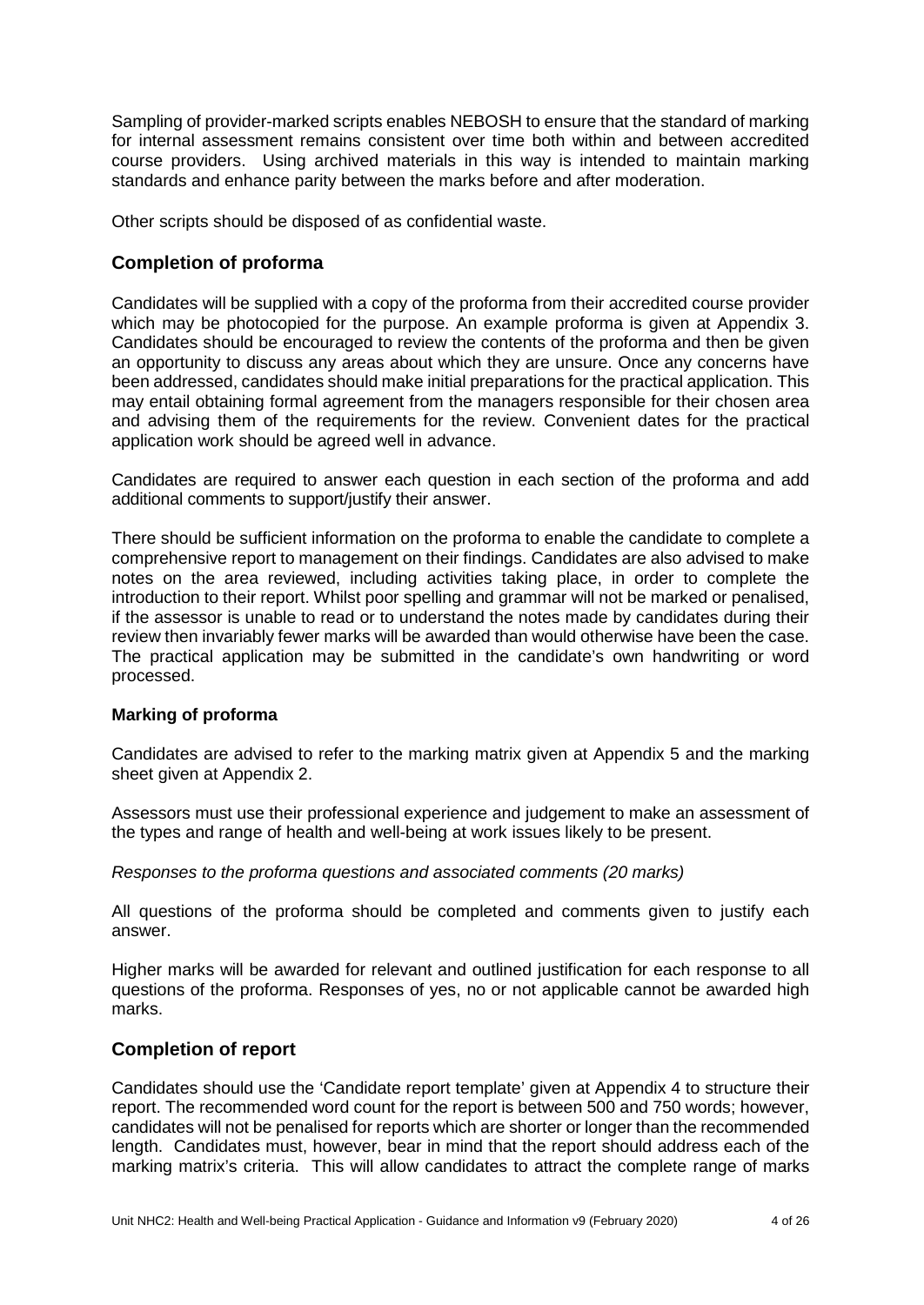available as shown in the marking matrix. Candidates should not simply duplicate the proforma. Candidates can consult reference books when preparing the report, but plagiarism will be dealt with as malpractice.

The report should contain sufficient evidence to convince senior manager/s to implement the recommendations and be written in such terms that a manager would be able to take reasonable action based on the evidence submitted. Reports which are too short or too long may lose the reader due to there being too little or too much information. Reports based on unsupported generalities and those that simply reiterate the contents of the proforma will be awarded low marks.

If none of the criteria to award marks is met, then zero marks will be awarded.

## **Marking of report**

Candidates are advised to refer to the marking matrix contained in Appendix 5 and the mark sheet contained in Appendix 2.

#### **Report – Introduction and Summary**

#### *Introduction providing an overview of the chosen area (5 marks)*

Candidates should start with the details of the review, stating where and when the review took place. A clear and appropriate overview of the chosen area and of the activities occurring in the area should be given.

Higher marks will be awarded for information identifying the size of the workplace and demographics of employees (eg numbers, working age, disability etc.) as this will have a bearing on the assessment findings and recommendations.

#### *Executive summary (5 marks)*

The summary should be written after the candidate has completed the rest of the report but it should be inserted at the beginning of the report. The purpose of the summary is to provide a **concise** overview of the important points arising from the work and **summarise** the main conclusions and recommendations arising from it.

A summary should provide sufficient information to enable a busy manager to make a decision as to whether or not to read the full report and to provide a persuasive case for implementation of recommendations made.

## **Report – Main findings of the review**

#### *Interpretation of review findings with prioritisation and justification (15 marks)*

There should be a logical progression from the issues identified on the proforma.

Candidates are expected to clearly interpret findings identified within the review. Higher marks will be awarded for findings that are consistent with those identified in the proforma and are justifiably prioritised.

*Clear outline of the strengths and weaknesses in managing health and well-being at work in the chosen workplace (25 marks)*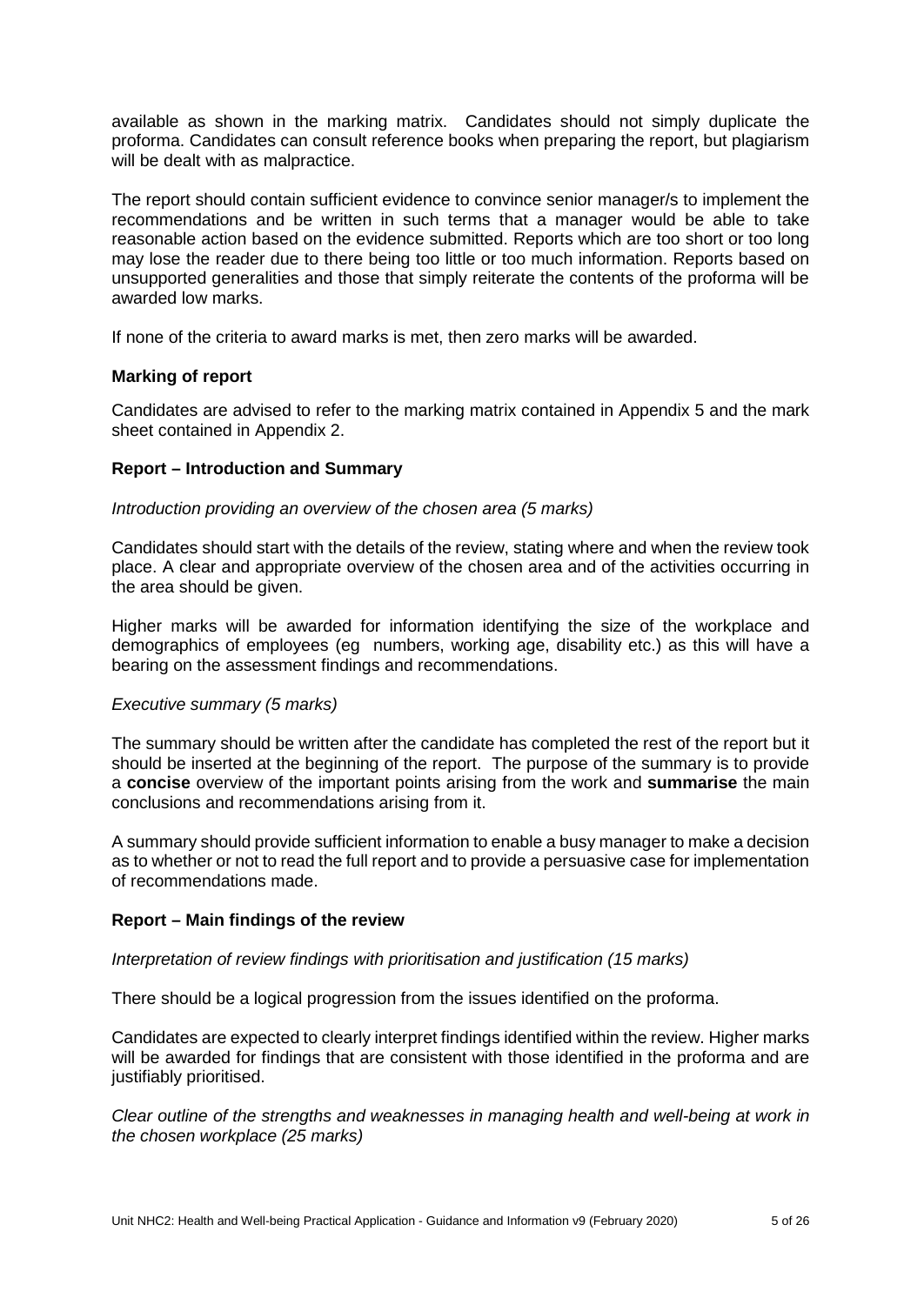Candidates are expected to clearly outline strengths and weaknesses in managing health and well-being in relation to the review findings in each of the following headings:

- Organisational support;
- Communication and employee involvement;
- Policies and procedures;
- Sickness absence monitoring, health assessment and review;
- Competence and interventions.

Higher marks will be awarded for clear outlines of the strengths and weaknesses in managing health and well-being with persuasive arguments for action within the FIVE specified headings.

#### **Report – Conclusions and Recommendations**

*Clear and concise conclusions which are clearly related to findings and are effective in convincing management to take action (15 marks)*

This section should provide a concise summary of the findings identified in the main body of the candidate's report. The conclusions should not introduce new issues or additional factors. Relevant and appropriate information should be provided to persuade management to take action.

The candidate must convince management to take action on the issues identified from the review. This should include clear legal, moral and financial arguments.

The possible costs of not taking action should be included. Financial benefits could also be included, such as reduced sickness absence may also accrue from making appropriate changes.

*Recommendations which present realistic actions to improve health and well-being in the chosen area (15 marks)*

Candidates should include recommendations based upon their conclusions. The recommendations must be realistic, appropriately prioritised and have appropriate cost estimations. Candidates are not expected either to know or to estimate actual costs but should demonstrate that they are aware of cost implications. If training is recommended as a solution to a problem, candidates should indicate if this is likely to require a few hours of work-based instruction or several days of more costly off-the-job training. It is the assessment of magnitude of the cost that is important, rather than precise figures, eg candidates may refer to the number of worker hours as a measure of cost.

Recommendations should be prioritised. The most pressing issues, those which present the highest risk levels and those that can be done immediately at little or no cost, should be addressed first. Priorities should be specified as high, medium or low based on the findings of the report.

Higher marks will be awarded for suitably prioritised recommendations with appropriate review dates.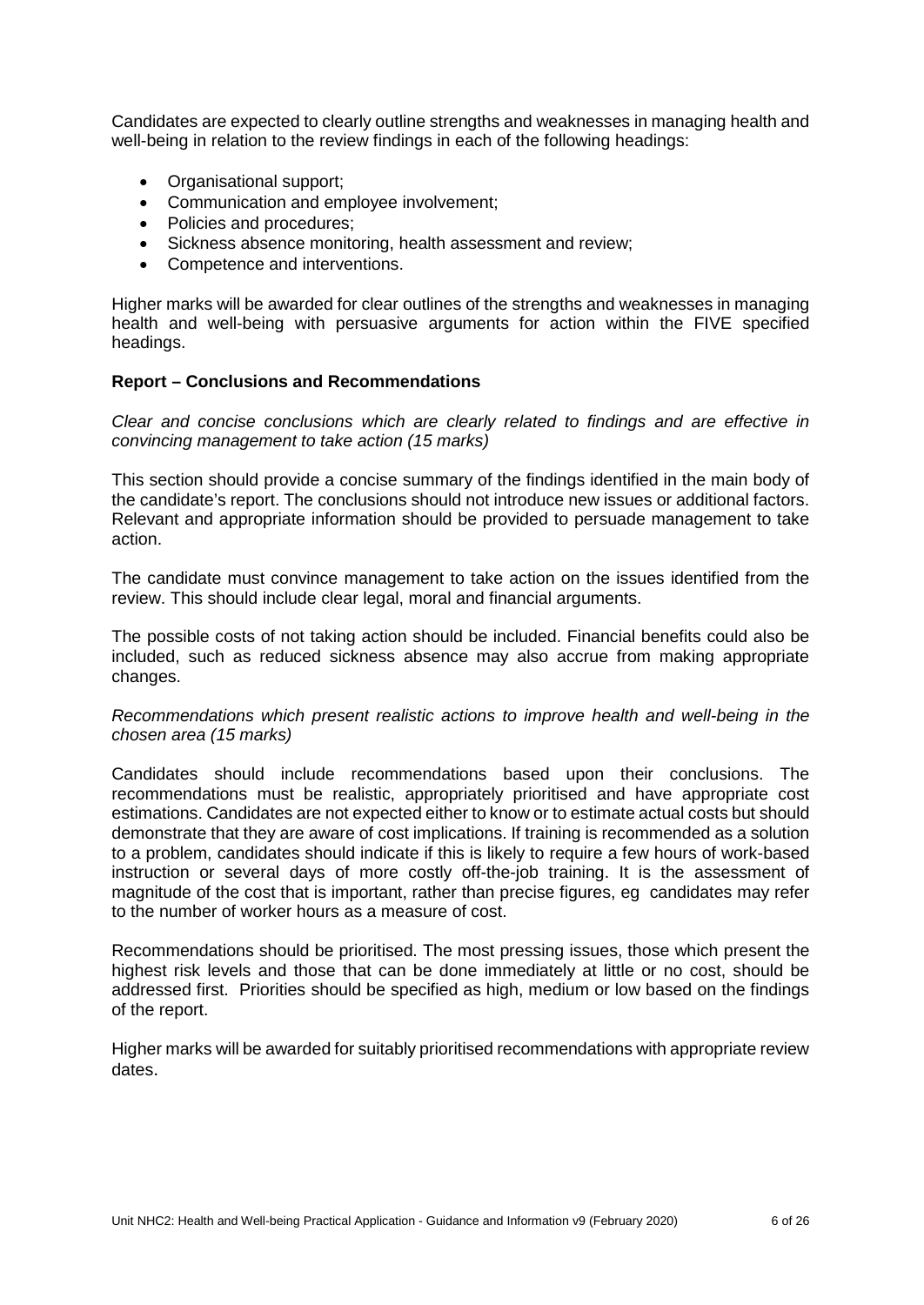Signature

## **NHC2 – Health and well-being practical application**

#### **Candidate and course provider declarations:**

#### **For completion by the candidate:**

I declare that the work submitted for this practical application assessment ie. the completed observation sheets and the report to management, is my own work. I recognise that contravention of this statement constitutes malpractice and may result in my being subject to the penalties set out in the NEBOSH Malpractice policy.

Name (Print) **Name** (Print)

Date \_\_\_\_\_\_\_\_\_\_\_\_\_\_\_\_\_\_\_\_\_\_\_\_\_\_\_\_\_\_\_

#### **For completion by a course provider representative (eg internal practical assessor):**

I declare that the work marked is identical to that received from the candidate. I recognise that contravention of this statement constitutes malpractice and may result in my being subject to the penalties set out in the NEBOSH Malpractice policy.

| Name (Print) |  |
|--------------|--|
| Signature    |  |
| Date         |  |

# **For completion by the course provider's internal practical assessor:**

I declare that I have marked this work and am both qualified and approved by NEBOSH to do so. I recognise that contravention of this statement constitutes malpractice and may result in my being subject to the penalties set out in the NEBOSH Malpractice policy.

Name (Print)

Signature

Date \_\_\_\_\_\_\_\_\_\_\_\_\_\_\_\_\_\_\_\_\_\_\_\_\_\_\_\_\_\_\_

**NB: This declaration must be completed in full, submitted and retained with the candidate's script. If this declaration is not submitted the candidate's result may be declared void.**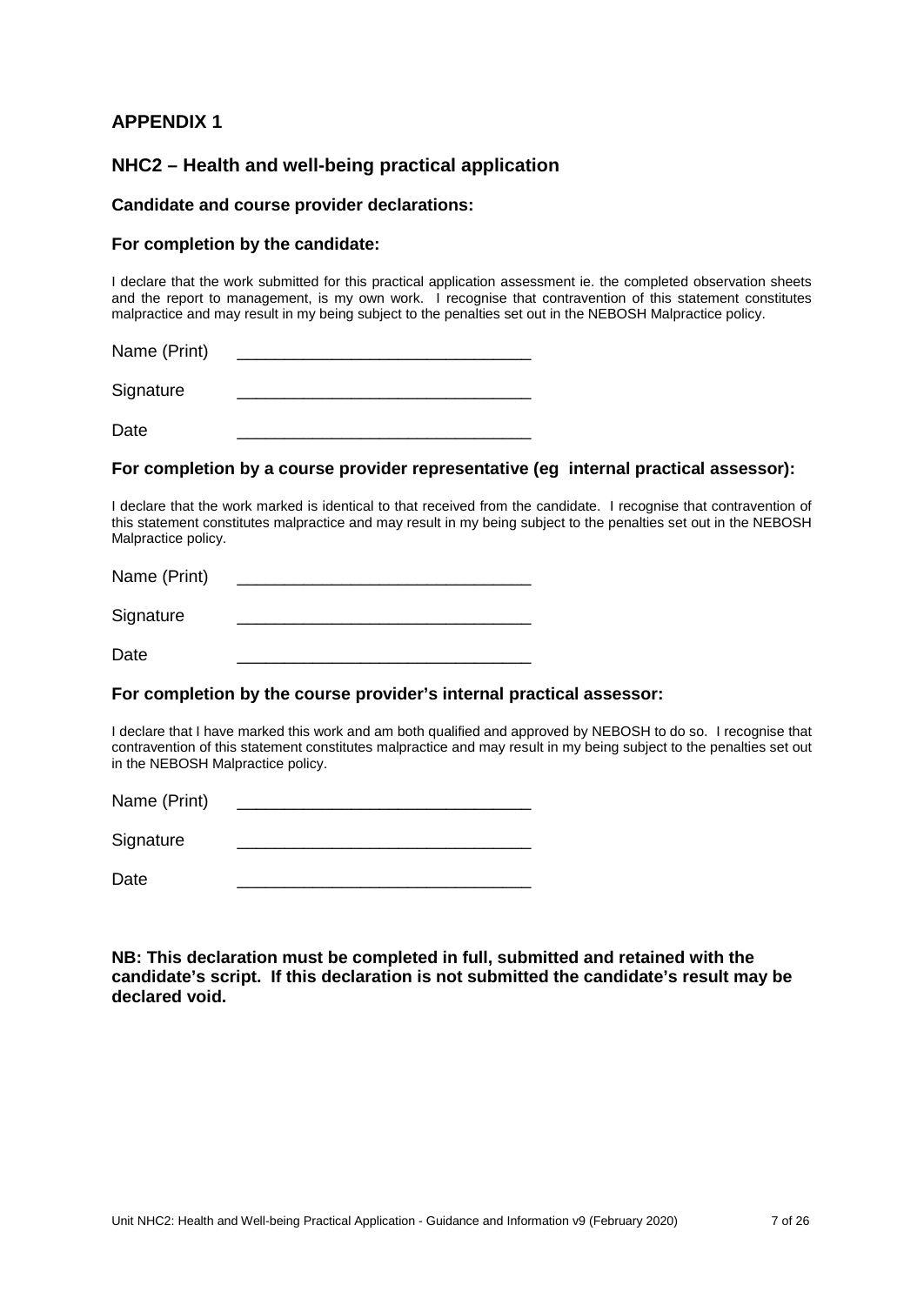## **NATIONAL CERTIFICATE IN THE MANAGEMENT OF HEALTH AND WELL-BEING**



**REBOSH** Assessor's marking sheet

## **NHC2 – Health and well-being practical application**

Date of practical application **Name of assessor** 

Student number Student name

Course provider

number

 $\overline{a}$ 

Course provider

name

|              | Criteria                                                                                                                                      | <b>Maximum</b><br>marks<br>available | Assessor's marks<br>awarded | <b>NEBOSH</b><br>moderated marks<br>(if different) |
|--------------|-----------------------------------------------------------------------------------------------------------------------------------------------|--------------------------------------|-----------------------------|----------------------------------------------------|
| 1            | <b>Completion of proforma</b>                                                                                                                 |                                      |                             |                                                    |
| 1.1          | Responses to the proforma questions and<br>associated comments                                                                                | 20                                   |                             |                                                    |
| $\mathbf{2}$ | <b>Introduction and Summary</b>                                                                                                               |                                      |                             |                                                    |
| 2.1          | Introduction providing an overview of the<br>chosen area                                                                                      | 5                                    |                             |                                                    |
| 2.2          | Summary of the review findings                                                                                                                | 5                                    |                             |                                                    |
| 3            | Main finding of the review                                                                                                                    |                                      |                             |                                                    |
| 3.1          | Interpretation of review findings with<br>prioritisation and justification                                                                    | 15                                   |                             |                                                    |
| 3.2          | Clear outlines of the strengths and weaknesses<br>in managing health and well-being at work in<br>the chosen workplace                        | 25                                   |                             |                                                    |
| 4            | <b>Conclusions and recommendations table</b>                                                                                                  |                                      |                             |                                                    |
| 4.1          | Clear and concise conclusions which are<br>clearly related to review findings and are<br>effective in convincing management to take<br>action | 15                                   |                             |                                                    |
| 4.2          | Recommendations presents realistic actions to<br>improve health and well-being in the chosen<br>area                                          | 15                                   |                             |                                                    |
|              | <b>TOTAL MARKS</b>                                                                                                                            | 100                                  |                             |                                                    |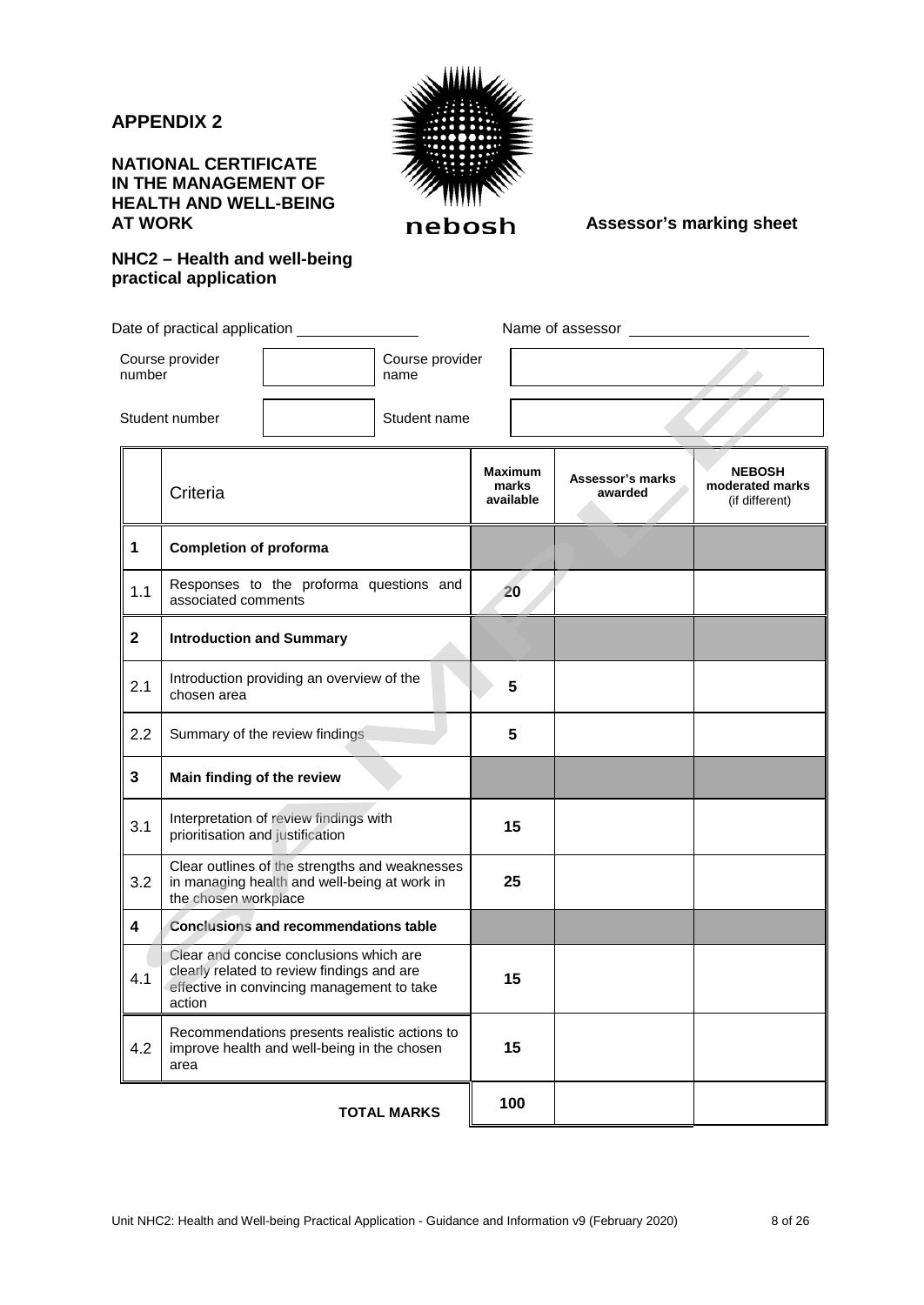| Outcome: PASS (60% or more)                       | REFER (less than 60%) |
|---------------------------------------------------|-----------------------|
| Date assessed $\frac{1}{\sqrt{1-\frac{1}{2}}}$    |                       |
| Assessor's signature ______________               |                       |
| Date received by course provider ____/ ___/ __    |                       |
| Date received by NEBOSH<br><i>(if applicable)</i> |                       |

**Assessor's general comments on the practical application:**

**ASSESSED BY (name in block letters)** \_\_\_\_\_\_\_\_\_\_\_\_\_\_\_\_\_\_\_\_\_\_\_\_\_\_\_\_\_\_\_\_\_\_\_\_\_\_\_\_

**The mark sheet must be retained by the Course Provider and sent to NEBOSH only if requested. A copy of the mark sheet can be given to candidates if requested.**

## **NEBOSH USE ONLY**

**NEBOSH Moderator's comments:**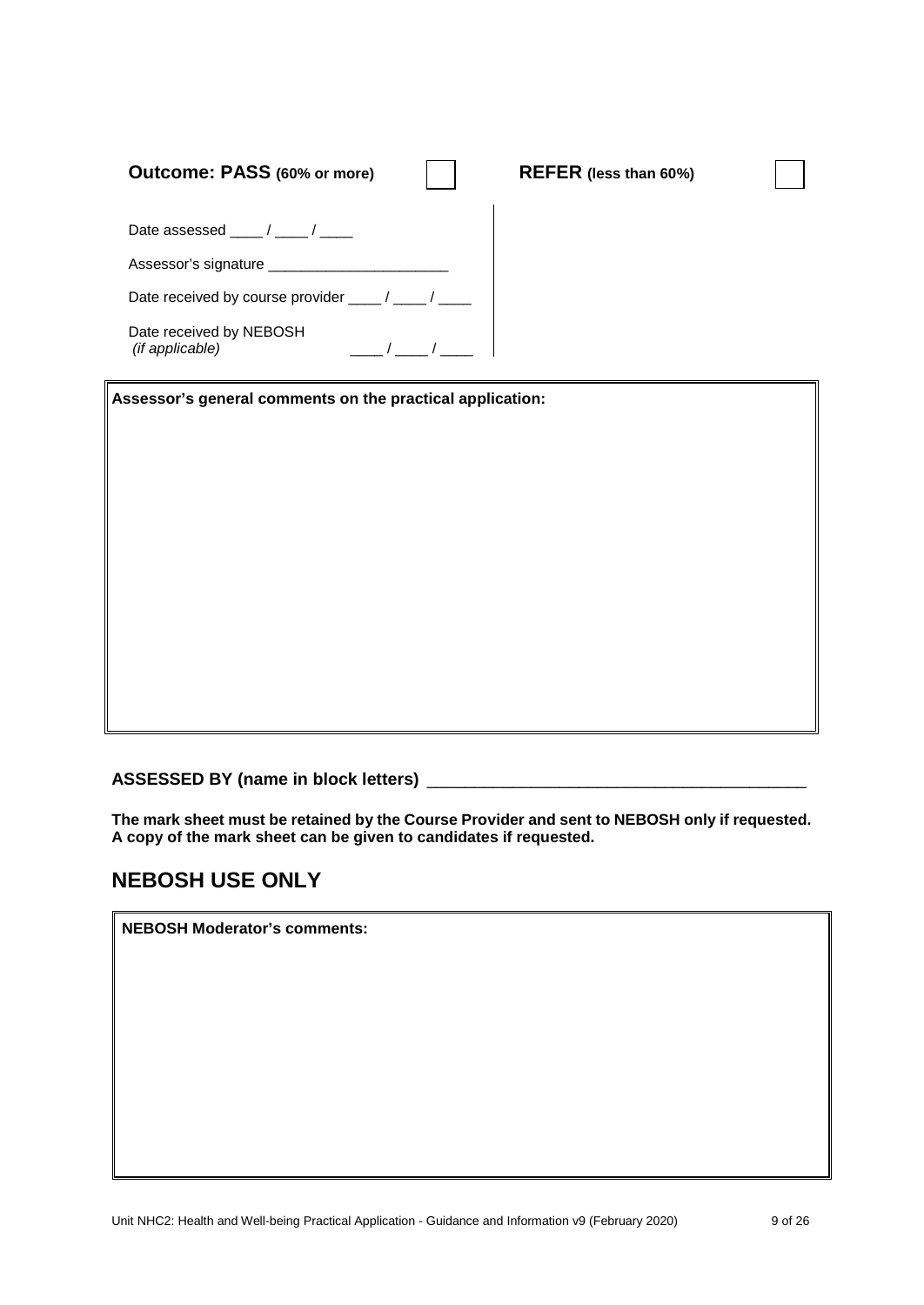**NATIONAL CERTIFICATE IN THE MANAGEMENT OF HEALTH AND WELL-BEING** 



**NHC2 – Health and well-being practical application**

| <b>Sheet number</b> | οf |
|---------------------|----|
|                     |    |

**Student name \_\_\_\_\_\_\_\_\_\_\_\_\_\_\_\_\_\_\_\_\_\_\_\_\_\_\_\_\_\_\_\_\_\_\_\_ Student number \_\_\_\_\_\_\_\_\_\_\_\_\_\_\_\_**

**Place inspected \_\_\_\_\_\_\_\_\_\_\_\_\_\_\_\_\_\_\_\_\_\_\_\_\_\_\_\_\_\_\_\_\_\_ Date of inspection \_\_ \_ / \_\_\_\_ / \_\_\_\_**

## **Section 1- Organisational Support**

1.1 Is your initial impression that the senior management of the organisation are committed to health and well-being at work and it is embedded in the core values of the business?

| <b>Yes</b> | <b>No</b> | N/A |
|------------|-----------|-----|
|            |           |     |
|            |           |     |

Comments:

|                                                                                                                               | <b>Yes</b> | <b>No</b> | N/A |
|-------------------------------------------------------------------------------------------------------------------------------|------------|-----------|-----|
| Are there health and well-being at work recommendations featured<br>with targets in the organisations strategy/business plan? |            |           |     |

| Comments: |  |  |
|-----------|--|--|
|           |  |  |
|           |  |  |
|           |  |  |

|                                                                                                       | <b>Yes</b> | <b>No</b> | N/A |
|-------------------------------------------------------------------------------------------------------|------------|-----------|-----|
| Are specific resources identified and made available for health and<br>well-being at work activities? |            |           |     |

Comments (please give examples):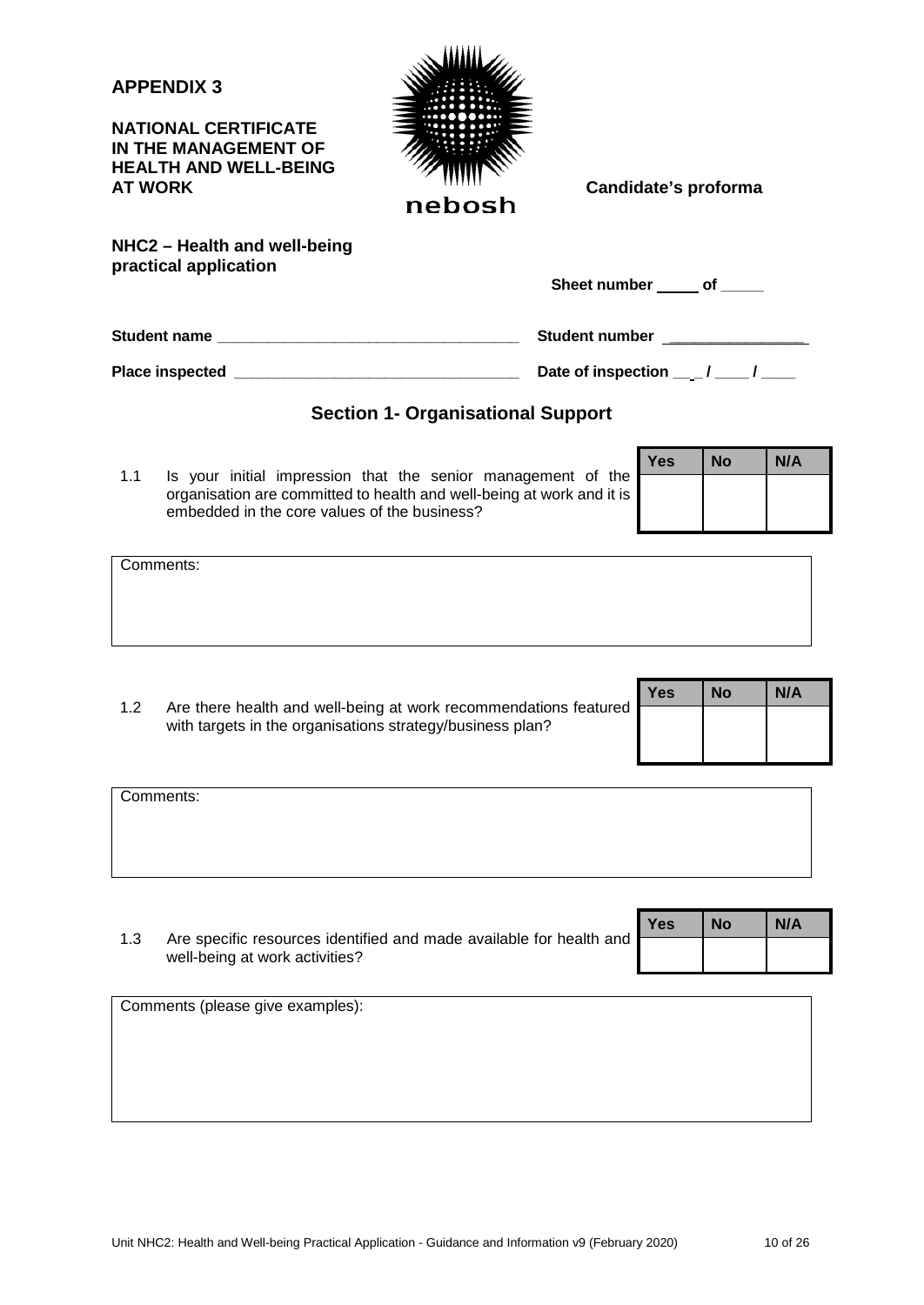| 1.4 | Is there any evidence of manager training in health and well-being at $\gamma_{\rm es}$ | <b>No</b> | N/A |
|-----|-----------------------------------------------------------------------------------------|-----------|-----|
|     | work?                                                                                   |           |     |

| Comments: |  |  |
|-----------|--|--|
|           |  |  |
|           |  |  |
|           |  |  |
|           |  |  |
|           |  |  |
|           |  |  |

1.5 Are health and well-being at work issues/plans/targets regularly reviewed by senior management? **Yes No N/A**

| Comments: |  |  |
|-----------|--|--|
|           |  |  |
|           |  |  |
|           |  |  |

1.6 Has the organisation been accredited against a specific health at work standard (eg Welsh Corporate Health Standards) or one which includes health as a core component eg IIP?

| <b>Yes</b> | No | N/A |
|------------|----|-----|
|            |    |     |
|            |    |     |

| Comments: |  |
|-----------|--|
|           |  |
|           |  |
|           |  |

1.7 Is there a health and well-being at work champion in the work place? If so, are they in a position to effectively influence changes?

| <b>Yes</b> | <b>No</b> | N/A |
|------------|-----------|-----|
|            |           |     |
|            |           |     |

| Comments: |  |  |  |
|-----------|--|--|--|
|           |  |  |  |
|           |  |  |  |
|           |  |  |  |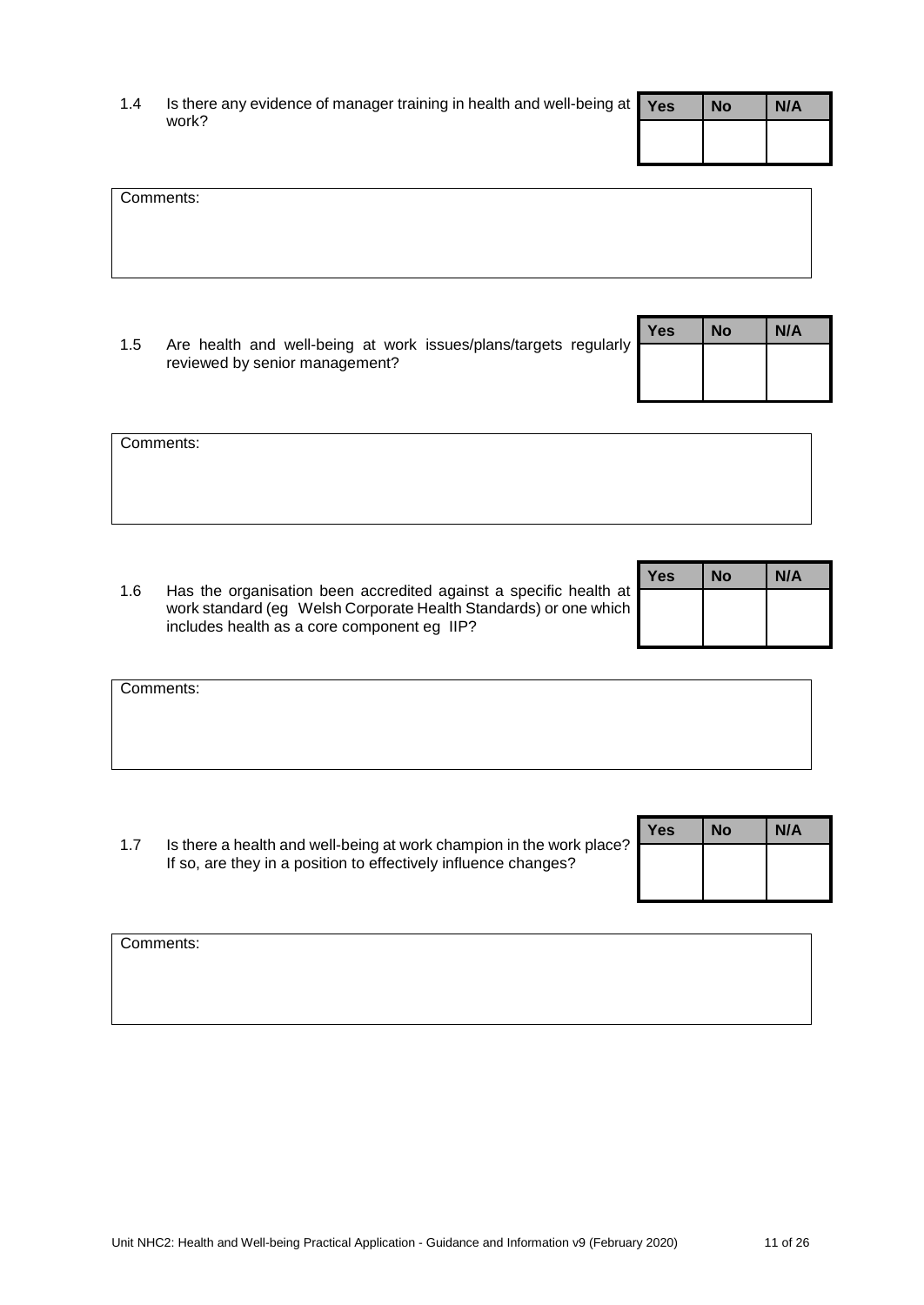|     |                                                                                      |  |  |  | <b>Yes</b> | <b>No</b> | N/A |
|-----|--------------------------------------------------------------------------------------|--|--|--|------------|-----------|-----|
| 1.8 | Has the organisation carried out an overall occupational health<br>needs assessment? |  |  |  |            |           |     |

| Comments: |  |  |
|-----------|--|--|
|           |  |  |
|           |  |  |
|           |  |  |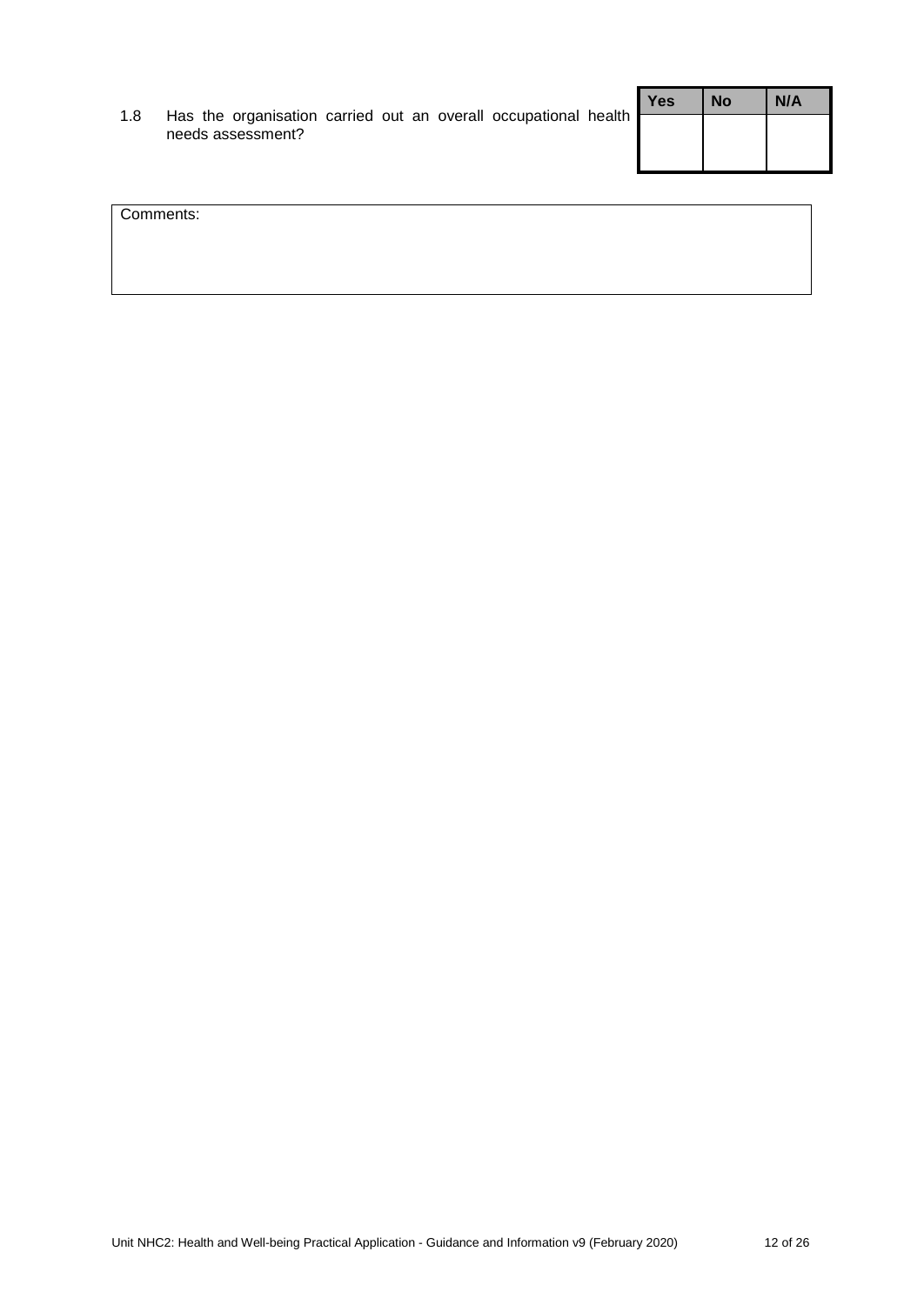## **Section 2- Communication and employee involvement**

2.1 Is there evidence that health and well-being at work issues are communicated to employees through a range of means; eg (i) communication at meetings, (ii) notice board, (iii) displays, (iv) leaflets, (v) newsletters etc

| <b>Yes</b> | <b>No</b> | N/A |
|------------|-----------|-----|
|            |           |     |

| Comments: |  |  |
|-----------|--|--|
|           |  |  |
|           |  |  |
|           |  |  |
|           |  |  |
|           |  |  |
|           |  |  |

#### 2.2 Is this communication effective?

| <b>Yes</b> | <b>No</b> | N/A |
|------------|-----------|-----|
|            |           |     |

Comments:

2.3 Is there any evidence that employees are involved, consulted and can raise any views on health and well-being at work issues in the organisation? For example through staff suggestions schemes with feedback to employees; staff surveys etc

| <b>Yes</b> | <b>No</b> | N/A |
|------------|-----------|-----|
|            |           |     |

| Comments: |  |  |  |
|-----------|--|--|--|
|           |  |  |  |
|           |  |  |  |
|           |  |  |  |
|           |  |  |  |
|           |  |  |  |
|           |  |  |  |

2.4 Is the communication in a form which is accessible to everyone who may need it, for example, for the visually impaired, languages other than English?

| Yes | <b>No</b> | N/A |
|-----|-----------|-----|
|     |           |     |

Comments: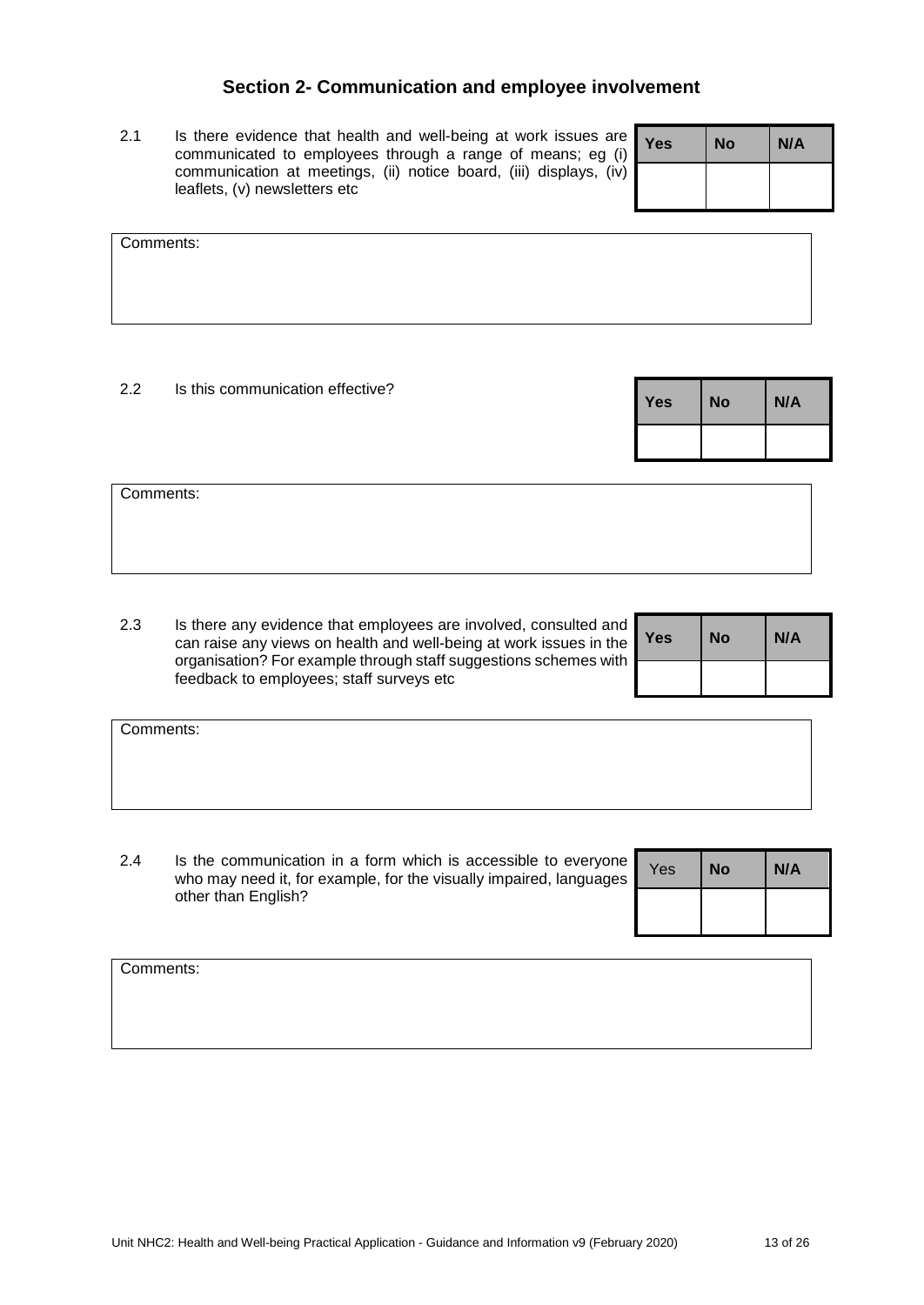| 2.5            | Do you think employees are actively engaged in any health at Work<br>activities? Consider:                                                                                                                                                                                                                                        | Yes | <b>No</b> | N/A |
|----------------|-----------------------------------------------------------------------------------------------------------------------------------------------------------------------------------------------------------------------------------------------------------------------------------------------------------------------------------|-----|-----------|-----|
| ٠<br>$\bullet$ | How many would you say were involved?<br>Are there any barriers to participation? eg<br>shift work, home<br>workers?<br>Are there activities inclusive for all staff eg disabled?<br>Have there been any access/special arrangements made for these<br>activities eg showers, timing of events, paid to attend or in own<br>time? |     |           |     |
| Comments:      |                                                                                                                                                                                                                                                                                                                                   |     |           |     |

| 2.6 | Is the participation of employees in health and well-being activities <b>Yes</b><br>recorded? |  | <b>No</b> | N/A |
|-----|-----------------------------------------------------------------------------------------------|--|-----------|-----|
|     |                                                                                               |  |           |     |

| Comments: |  |  |
|-----------|--|--|
|           |  |  |
|           |  |  |
|           |  |  |

| 2.7 | Do employees actively take responsibility for health and well-being   Yes      | <b>No</b> | N/A |
|-----|--------------------------------------------------------------------------------|-----------|-----|
|     | at work activities themselves? eg organise walking clubs, keep fit<br>classes? |           |     |

Comments: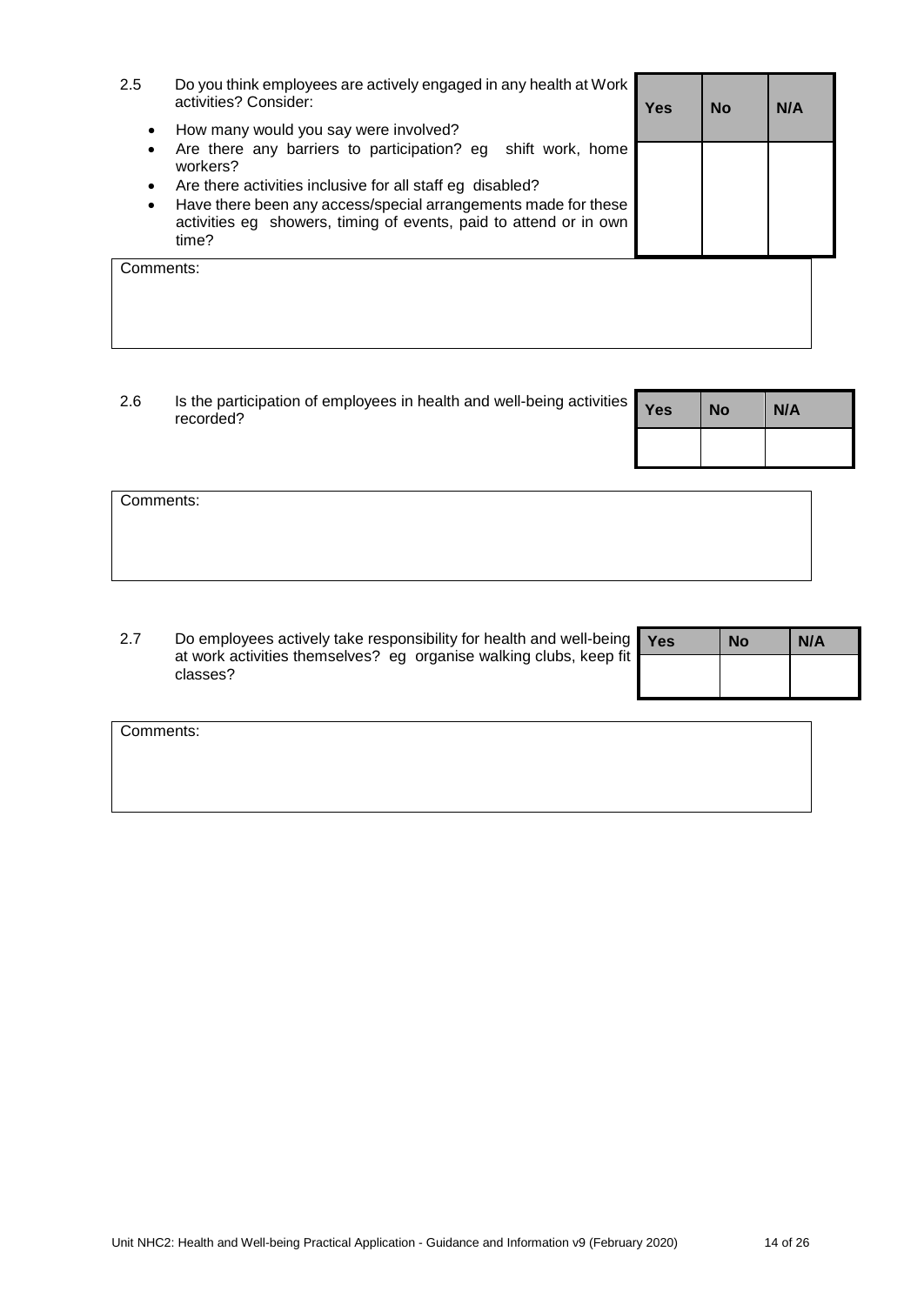## **Section 3: Policies and procedures**

3.1 Is there an overall policy for the management of health and wellbeing at work which has been communicated to employees?

| <b>Yes</b> | <b>No</b> | N/A |
|------------|-----------|-----|
|            |           |     |
|            |           |     |

| Comments: |  |  |
|-----------|--|--|
|           |  |  |
|           |  |  |
|           |  |  |
|           |  |  |
|           |  |  |
|           |  |  |

3.2 Is there a policy that incorporates the management of musculoskeletal disorders which is communicated to employees?

| <b>Yes</b> | <b>No</b> | N/A |
|------------|-----------|-----|
|            |           |     |
|            |           |     |

| Comments: |  |  |  |
|-----------|--|--|--|
|           |  |  |  |
|           |  |  |  |
|           |  |  |  |
|           |  |  |  |

| 3.3 | Is there any assessment of risk of musculoskeletal injury to $\gamma_{\rm e s}$ | <b>No</b> | N/A |
|-----|---------------------------------------------------------------------------------|-----------|-----|
|     | employees in the organisation?                                                  |           |     |
|     |                                                                                 |           |     |

| Comments: |  |  |
|-----------|--|--|
|           |  |  |
|           |  |  |
|           |  |  |

| 3.4 | Is there a policy that incorporates the management of mental health $\sqrt{\frac{1}{1 + \epsilon}}$ |  | <b>No</b> | N/A |
|-----|-----------------------------------------------------------------------------------------------------|--|-----------|-----|
|     | which is communicated to employees?                                                                 |  |           |     |

| Comments:   |                                                                                                                 |  |  |
|-------------|-----------------------------------------------------------------------------------------------------------------|--|--|
|             |                                                                                                                 |  |  |
|             |                                                                                                                 |  |  |
| $        -$ | the contract of the contract of the contract of the contract of the contract of the contract of the contract of |  |  |

3.5 Is there any assessment of risk to the mental health of employees in the organisation? **Yes No N/A**

| Comments: |  |  |
|-----------|--|--|
|           |  |  |
|           |  |  |
|           |  |  |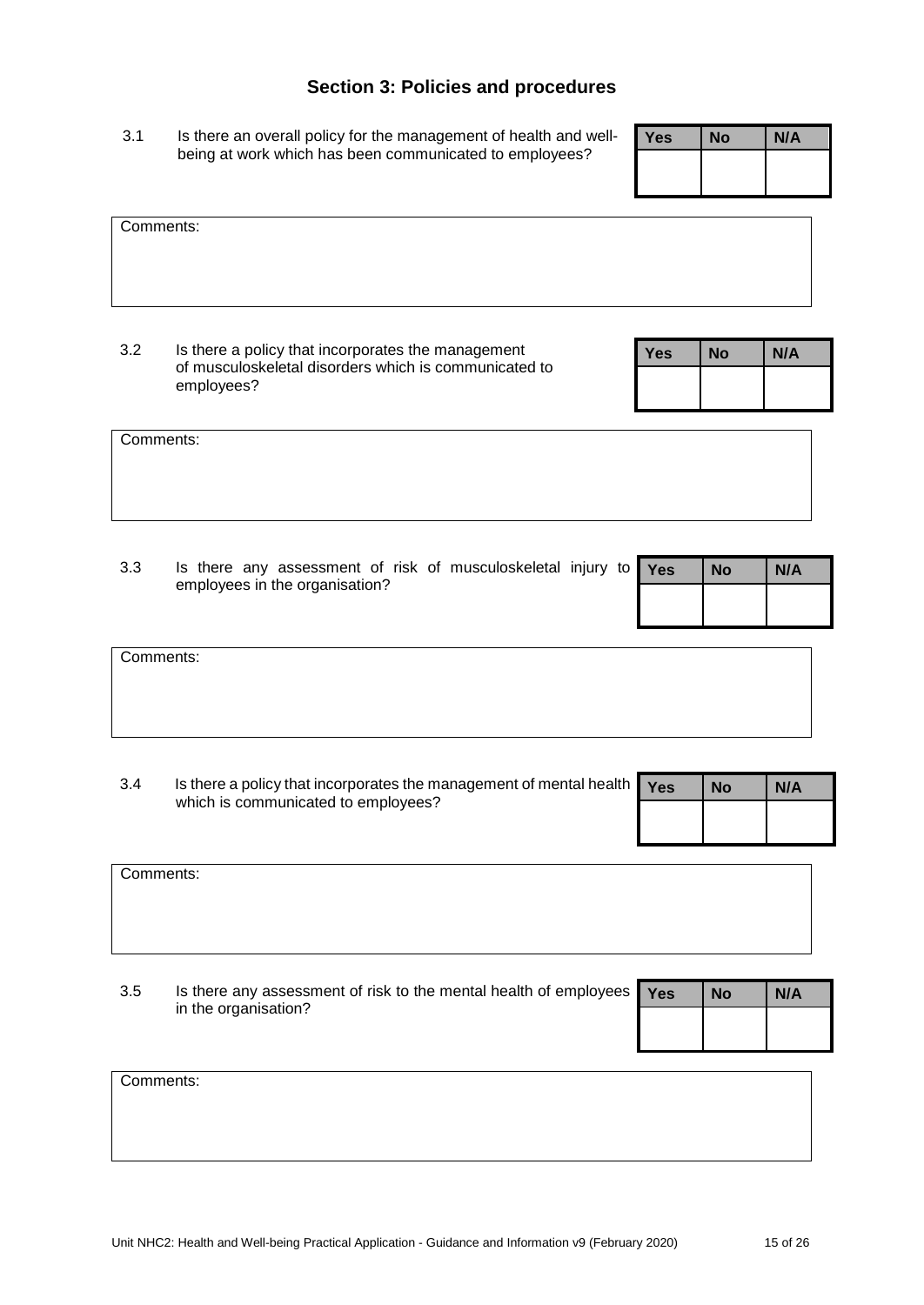3.6 Have other relevant health issues been included in risk assessments in the organisation? eg hazardous substances; noise; vibration?

| <b>Yes</b> | No | N/A |
|------------|----|-----|
|            |    |     |

| Comments: |  |
|-----------|--|
|           |  |
|           |  |
|           |  |
|           |  |
|           |  |

3.7 Are there any policies and procedures on work-life balance?

| <b>Yes</b> | No | N/A |
|------------|----|-----|
|            |    |     |

Comments:

Comments:

3.8 Are there any relevant policies and procedures that reflect the needs of staff who undertake shift work, night working, and extended hours of work, part-time or remote working?

| <b>Yes</b> | <b>No</b> | N/A |
|------------|-----------|-----|
|            |           |     |

| Comments: |  |  |
|-----------|--|--|
|           |  |  |
|           |  |  |
|           |  |  |
|           |  |  |

3.9 Are there organisational policies which include the following issues? Tobacco, alcohol and drugs, healthy eating, physical activity, new and expectant mothers?

| <b>Yes</b> | No | N/A |
|------------|----|-----|
|            |    |     |

| Comments: |  |  |
|-----------|--|--|
|           |  |  |
|           |  |  |
|           |  |  |

3.10 Is there a policy that deals with disability discrimination? **Yes No N/A**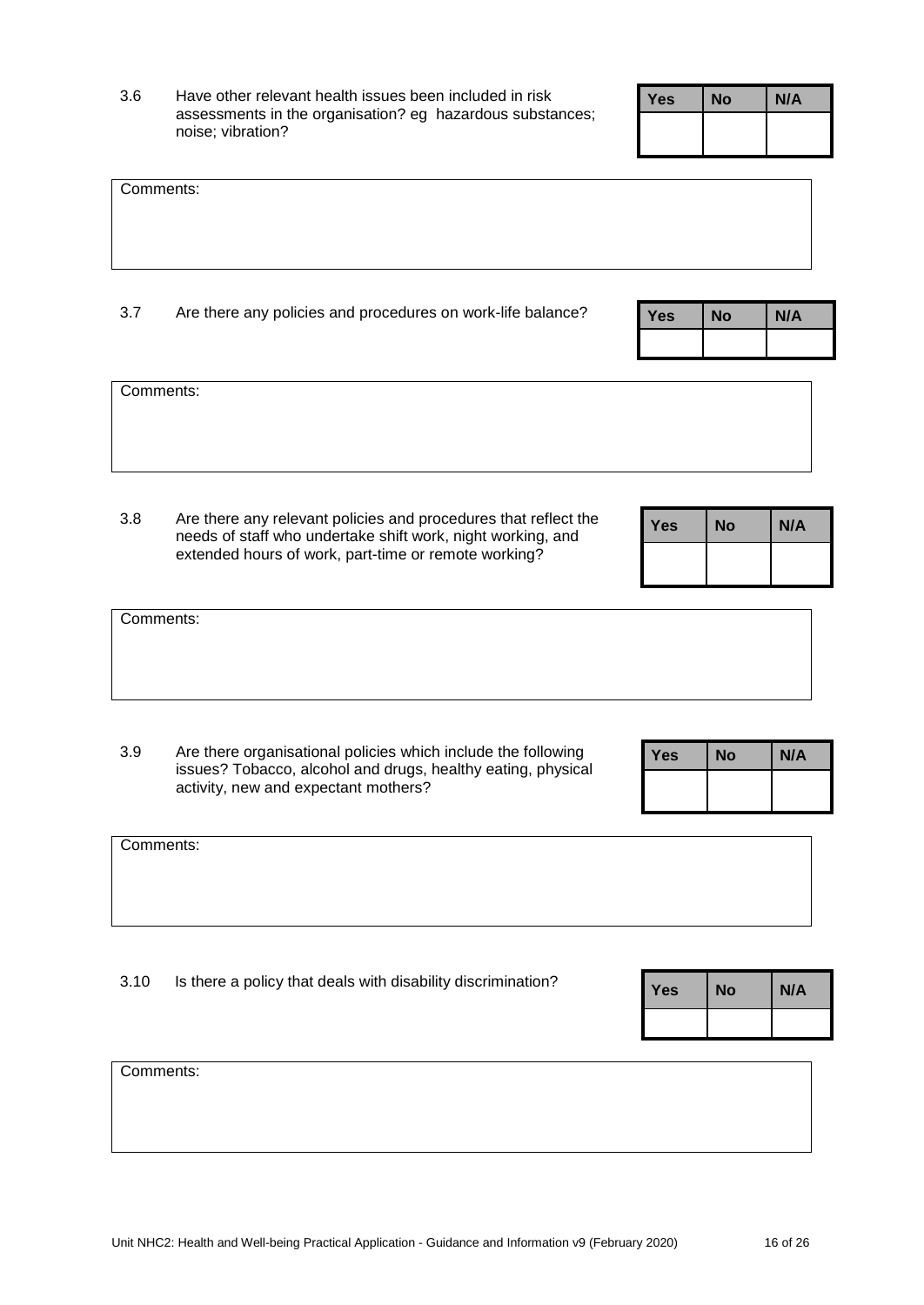## **Section 4- Management of ill-health and absence, monitoring, health assessment and review**

- 4.1 Are there any clear policies and procedures for the management of ill-health and absence? Consider the following:
	-
	- Whether the policy includes direction on communication with an absent employee, and appropriate others?
	- Does the policy include direction on return to work procedures?
	- Does the policy include clear guidance on issues relating to confidentiality (record keeping)?

| Comments: |  |
|-----------|--|
|           |  |
|           |  |
|           |  |
|           |  |
|           |  |
|           |  |
|           |  |
|           |  |
|           |  |
|           |  |
|           |  |
|           |  |
|           |  |
|           |  |
|           |  |

4.2 Is there a system for the recording of sickness absence data?

| <b>Yes</b> | <b>No</b> | N/A |
|------------|-----------|-----|
|            |           |     |

Yes **No N/A** 

Comments:

4.3 Are managers made aware of the sickness absence data?

| No | N/A |
|----|-----|
|    |     |
|    |     |

Comments:

| <u>U ili hodith dha doochoo : Oonoldor tho following.</u>      |  |
|----------------------------------------------------------------|--|
| Whether there any polices in place to manage sickness absence? |  |
| Whather the policy includes direction on communication with an |  |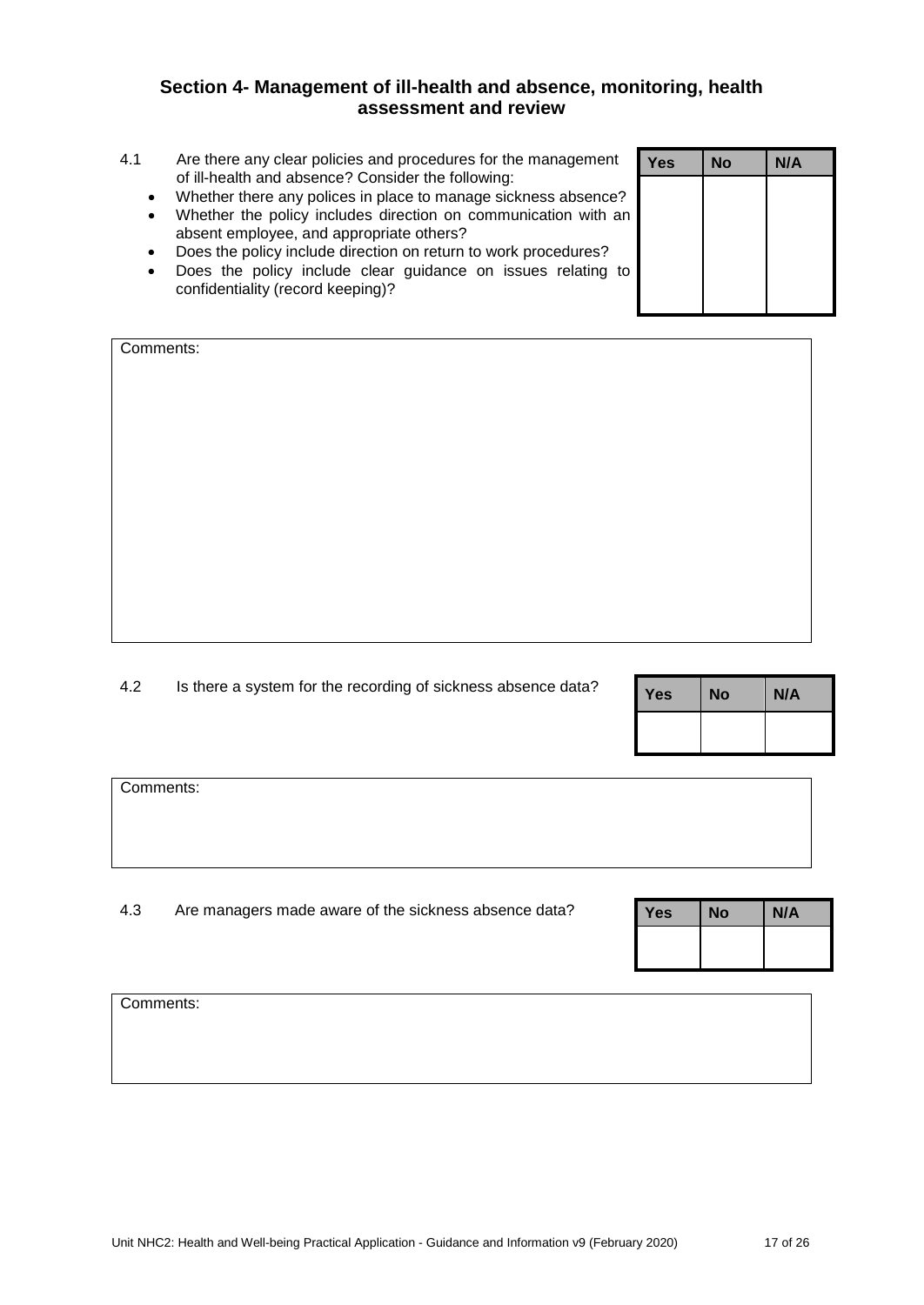| <b>Yes</b> | <b>No</b> | N/A |
|------------|-----------|-----|
|            |           |     |

| Comments:                                 |                      |               |                                                                                                                 |  |  |  |
|-------------------------------------------|----------------------|---------------|-----------------------------------------------------------------------------------------------------------------|--|--|--|
|                                           |                      |               |                                                                                                                 |  |  |  |
| $\sim$ $\sim$<br>$\overline{\phantom{a}}$ | $\sim$ $\sim$ $\sim$ | $\sim$ $\sim$ | the contract of the contract of the contract of the contract of the contract of the contract of the contract of |  |  |  |

4.5 Does the organisation carry out any health surveillance or biological monitoring?

| No | N/A |
|----|-----|
|    |     |
|    |     |

| Comments: |
|-----------|
|-----------|

4.6 Does the organisation carry out any monitoring, eg atmospheric, thermal and noise which has been identified in risk assessments or by law?

| <b>Yes</b> | No | N/A |
|------------|----|-----|
|            |    |     |

| Comments: |  |  |  |
|-----------|--|--|--|
|           |  |  |  |
|           |  |  |  |
|           |  |  |  |

4.7 Does the organisation undertake any form of pre-employment screening (pre-placement assessment)?

Yes **No N/A** 

| Comments: |  |  |
|-----------|--|--|
|           |  |  |
|           |  |  |
|           |  |  |
|           |  |  |

4.8 Is there a procedure for formal reporting of diagnosed occupational diseases?

| Yes | <b>No</b> | N/A |
|-----|-----------|-----|
|     |           |     |

| Comments: |  |  |  |
|-----------|--|--|--|
|           |  |  |  |
|           |  |  |  |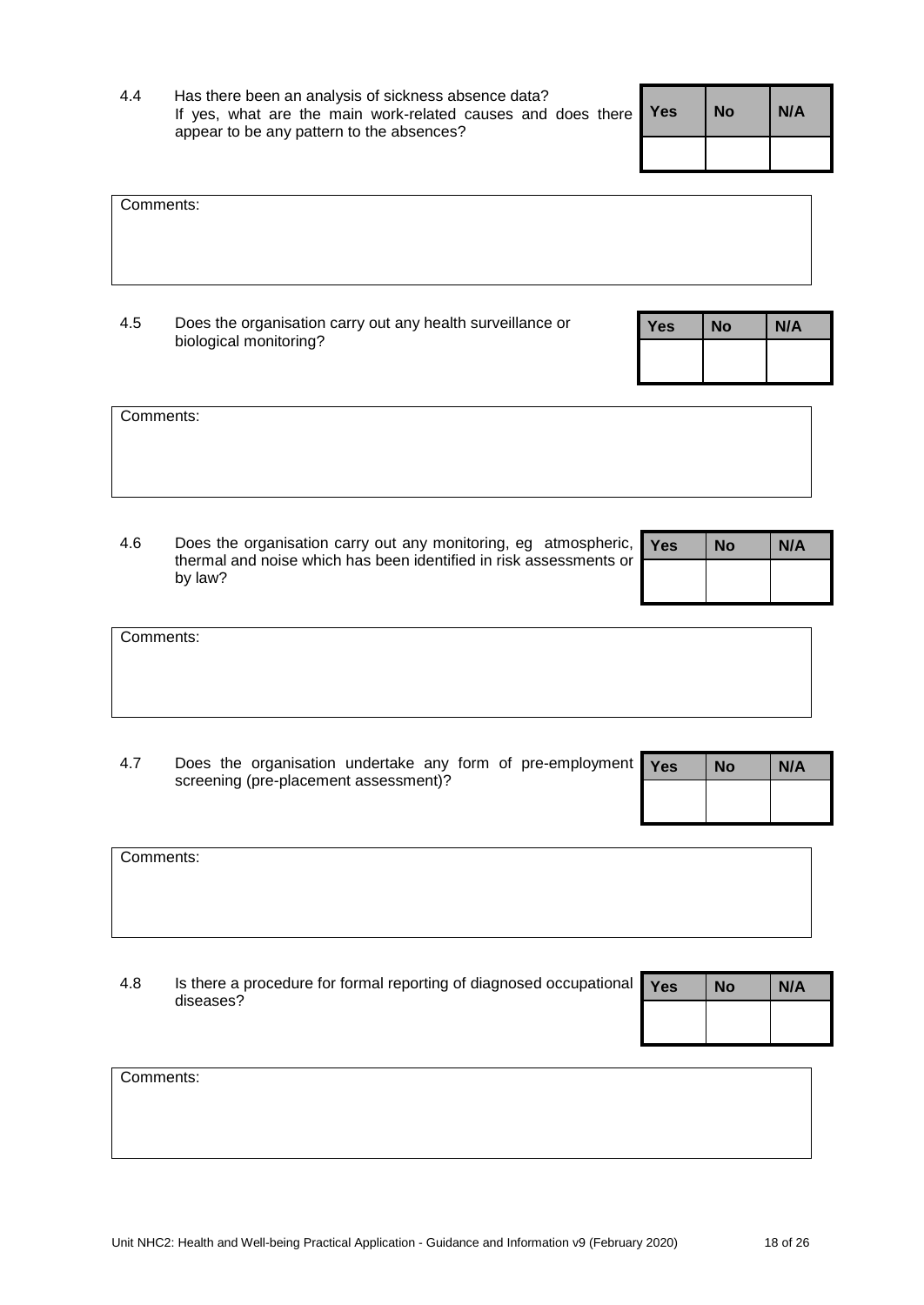## **Section 5- Competence and interventions**

5.1 Does the organisation have any access to informed advice on health and well-being issues eg occupational health providers?

Has the competence of this advice been verified?

Comments:

Comments:

5.2 Has the organisation carried out any form of health and well-being training to employees eg posture, skin awareness, stress awareness etc?

5.3 Have employees and managers received information and training Frave employees and managers received information and training **Yes** No N/A

| Comments: |                                                                                                                          |     |           |     |
|-----------|--------------------------------------------------------------------------------------------------------------------------|-----|-----------|-----|
|           |                                                                                                                          |     |           |     |
| 5.4       | Have any employees who use equipment such as personal<br>protective equipment (PPE) received information and training on | Yes | <b>No</b> | N/A |
|           | its correct use?                                                                                                         |     |           |     |

| Comments: |  |  |
|-----------|--|--|
|           |  |  |
|           |  |  |
|           |  |  |

| ing | <b>Yes</b> | <b>No</b> | N/A |
|-----|------------|-----------|-----|
|     |            |           |     |

| <b>Yes</b> | <b>No</b> | N/A |
|------------|-----------|-----|
|            |           |     |

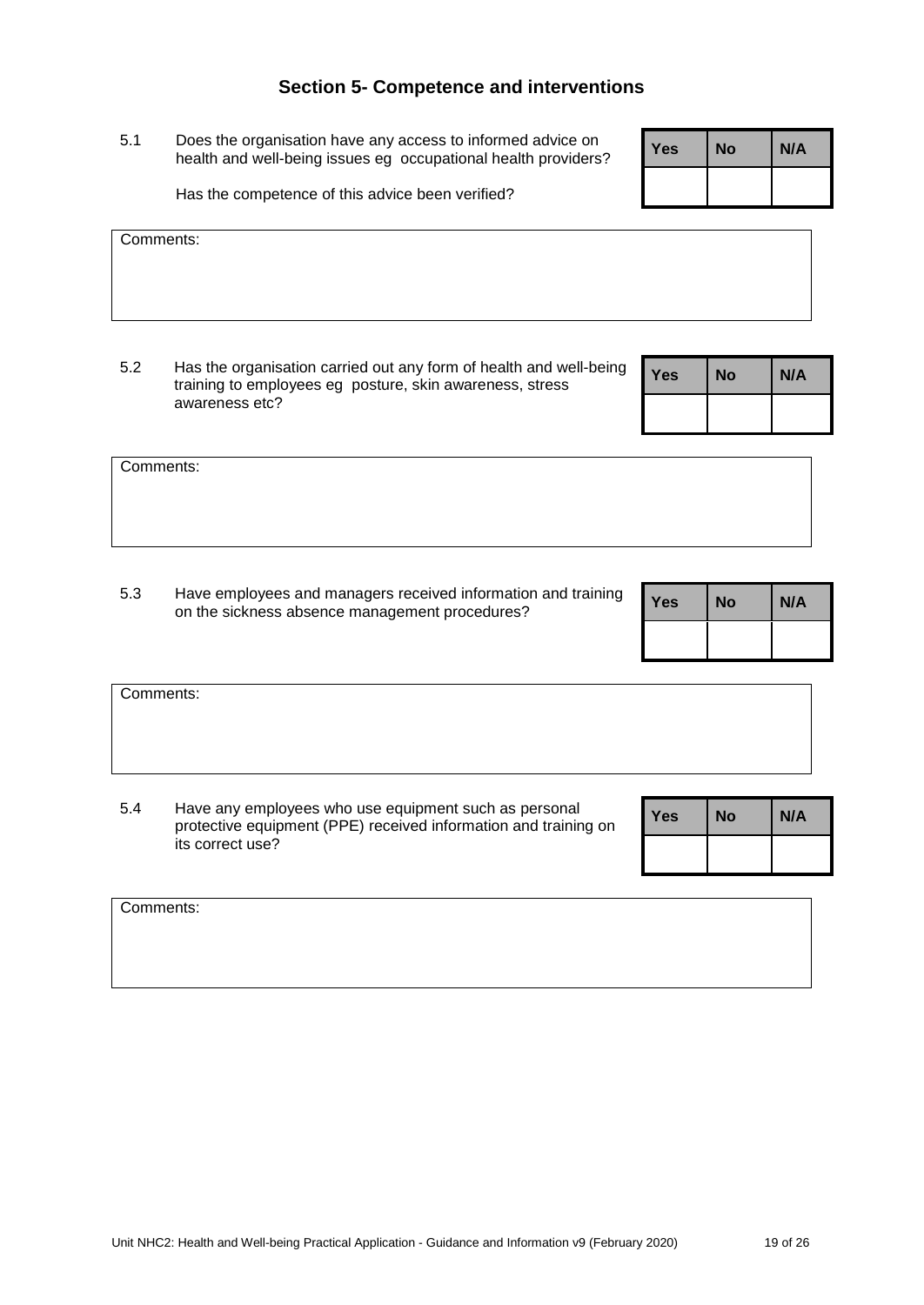| 5.5       | Have any of the following health and well-being interventions been | Yes | <b>No</b> | N/A |
|-----------|--------------------------------------------------------------------|-----|-----------|-----|
|           | undertaken or are planned?                                         |     |           |     |
|           | Well-person clinics                                                |     |           |     |
| $\bullet$ | Immunisation programmes                                            |     |           |     |
|           | Stop smoking groups                                                |     |           |     |
|           | Physical activity or relaxation classes                            |     |           |     |
|           | Health food and drink provision eg fresh fruit, salad, etc         |     |           |     |
|           | Screening                                                          |     |           |     |
|           | Subsidised gym membership                                          |     |           |     |
|           | )ther                                                              |     |           |     |

| Comments: |  |  |
|-----------|--|--|
|           |  |  |
|           |  |  |
|           |  |  |
|           |  |  |

| 5.6 | Do you know if there has been any evaluation of the effectiveness $\mathbf{Yes}$<br>of these interventions? | <b>No</b> | N/A |
|-----|-------------------------------------------------------------------------------------------------------------|-----------|-----|
|     |                                                                                                             |           |     |
|     |                                                                                                             |           |     |

| Comments: |  |  |
|-----------|--|--|
|           |  |  |
|           |  |  |
|           |  |  |
|           |  |  |

| 5.7 | Based on you review do you now feel that overall the organisation is $\gamma_{\rm es}$ | <b>No</b> | N/A |
|-----|----------------------------------------------------------------------------------------|-----------|-----|
|     | committed to health and well-being at work?                                            |           |     |

| <b>Yes</b> | <b>No</b> | N/A |
|------------|-----------|-----|
|            |           |     |

| Comments: |  |  |
|-----------|--|--|
|           |  |  |
|           |  |  |
|           |  |  |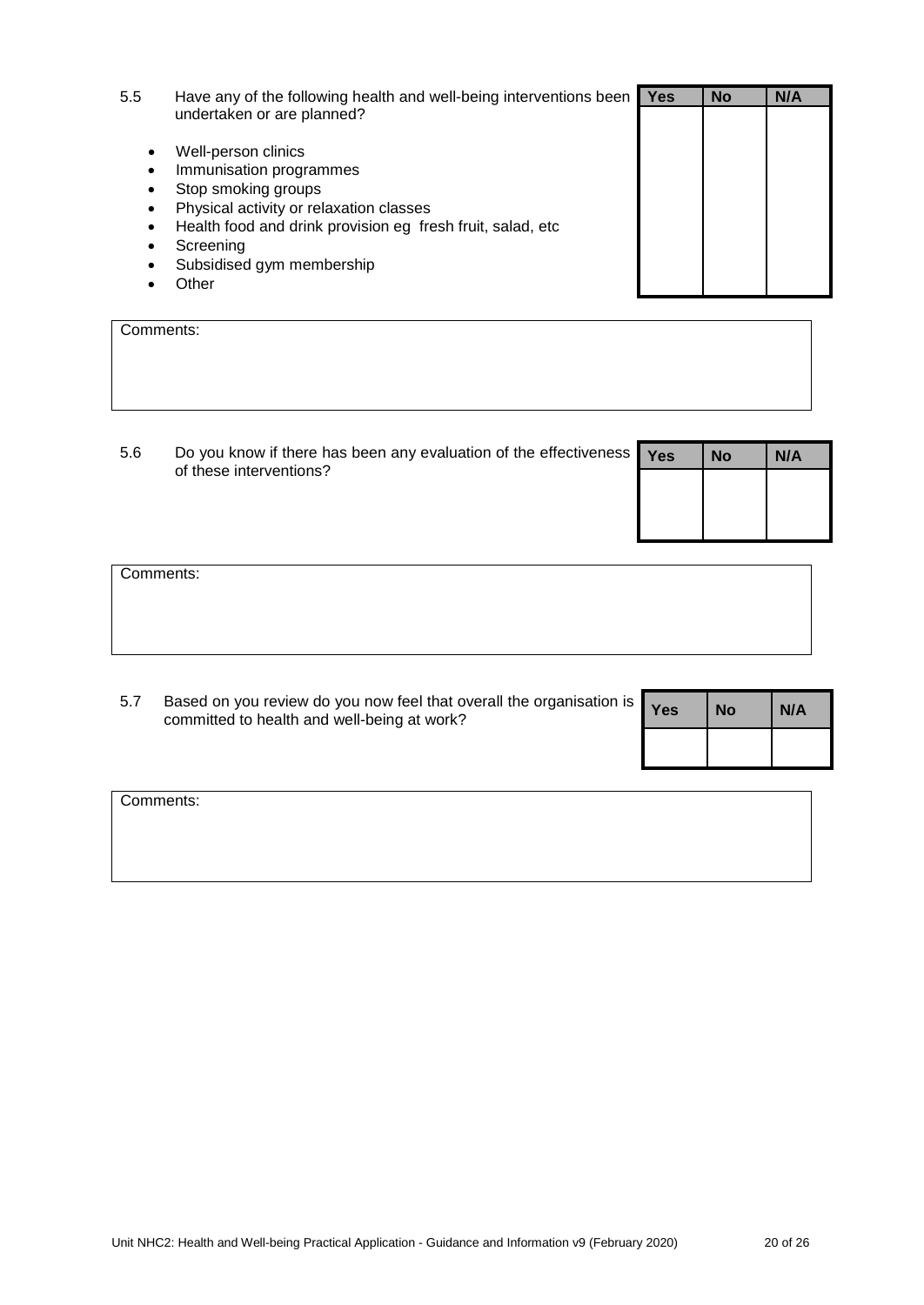**NATIONAL CERTIFICATE IN THE MANAGEMENT OF HEALTH AND WARD CANDIDATE CANDIDATE CANDIDATE CANDIDATE CANDIDATE CANDIDATE MANAGEMENT OF HEALTH AND WELL-BEING AT WORK**



**UNIT NHC2 – Health and well-being practical application**

**Student number \_\_\_\_\_\_\_\_\_\_\_\_\_\_\_\_\_\_\_\_\_\_\_\_\_\_\_**

**Location \_\_\_\_\_\_\_\_\_\_\_\_\_\_\_\_\_\_\_\_\_\_\_\_\_\_\_\_\_\_\_\_\_\_\_ Date of review / /**

Structure report under the following headings:

**Introduction including overview of area reviewed and activities taken place**

**Review summary**

**Main findings of the health and well-being at work review**

**Conclusions**

**Recommendations – include as a table in the following format:**

| <b>Recommendation</b> | <b>Likely resource implications</b> | <b>Priority</b> | <b>Review date</b> |
|-----------------------|-------------------------------------|-----------------|--------------------|
|                       |                                     |                 |                    |
|                       |                                     |                 |                    |
|                       |                                     |                 |                    |
|                       |                                     |                 |                    |
|                       |                                     |                 |                    |
|                       |                                     |                 |                    |
|                       |                                     |                 |                    |
|                       |                                     |                 |                    |
|                       |                                     |                 |                    |
|                       |                                     |                 |                    |
|                       |                                     |                 |                    |
|                       |                                     |                 |                    |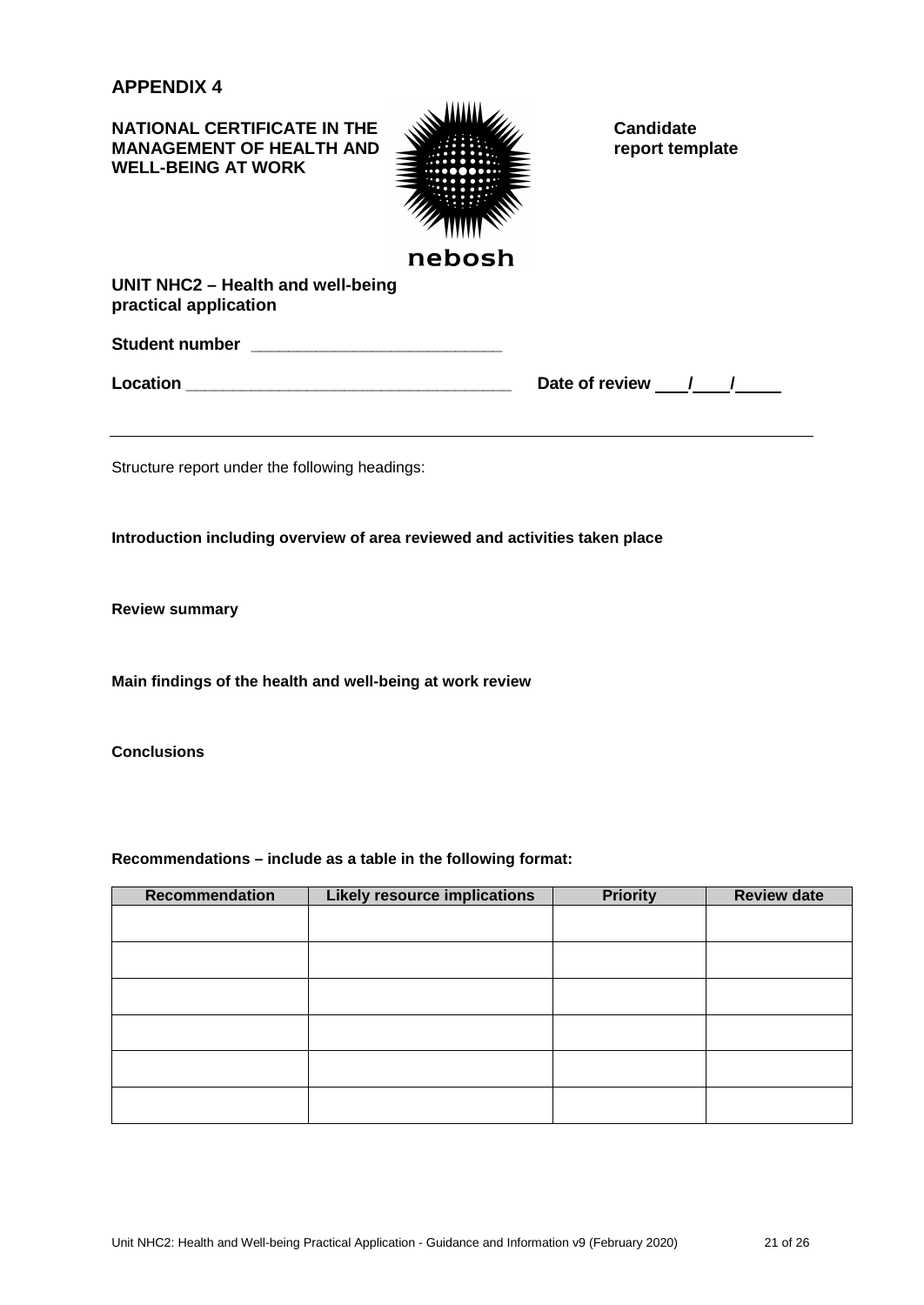|                                                                      |                                                                                                                   | Marks to be awarded                                                                                                                      |                                                                                                                                                |                                                                                                                                              |
|----------------------------------------------------------------------|-------------------------------------------------------------------------------------------------------------------|------------------------------------------------------------------------------------------------------------------------------------------|------------------------------------------------------------------------------------------------------------------------------------------------|----------------------------------------------------------------------------------------------------------------------------------------------|
|                                                                      | 16-20                                                                                                             | 11-15                                                                                                                                    | $\frac{0}{6}$                                                                                                                                  | <b>9-5</b>                                                                                                                                   |
| proforma questions<br>Responses to the<br>and associated<br>comments | Relevant justification<br>proforma completed<br>putlined for each<br>sections of the<br>All questions<br>question | Relevant justification<br>proforma completed<br>identified for the<br>sections of the<br>majority of the<br>All questions /<br>questions | Relevant justification<br>proforma questions<br>sections completed<br>The majority of the<br>dentified for the<br>majority of the<br>questions | Relevant justification<br>proforma questions<br>sections completed<br>A minority of the<br>dentified for the<br>minority of the<br>questions |

| Clear and concise overview<br>Clear and concise overview<br>No reference to workplace<br>health related capability of<br>size, individual numbers,<br>of activities within<br>of the workplace<br>2-3<br>Reference to workplace size,<br>and concise overview<br>and concise overview<br>individual numbers, health<br>related capability of<br>of activities with the<br>workplace<br>4-5<br>individuals<br>workplace<br>Clear a<br>Clear a<br>of the<br>overview of the chosen area<br>Introduction providing an |  | Marks to be awarded |                                                                                                       |
|--------------------------------------------------------------------------------------------------------------------------------------------------------------------------------------------------------------------------------------------------------------------------------------------------------------------------------------------------------------------------------------------------------------------------------------------------------------------------------------------------------------------|--|---------------------|-------------------------------------------------------------------------------------------------------|
|                                                                                                                                                                                                                                                                                                                                                                                                                                                                                                                    |  |                     | ć                                                                                                     |
|                                                                                                                                                                                                                                                                                                                                                                                                                                                                                                                    |  |                     | Ambiguous overview of the<br>workplace                                                                |
|                                                                                                                                                                                                                                                                                                                                                                                                                                                                                                                    |  |                     | Ambiguous overview of<br>activities within the<br>workplace                                           |
|                                                                                                                                                                                                                                                                                                                                                                                                                                                                                                                    |  | individuals         | No reference to workplace<br>health related capability of<br>size, individual numbers,<br>individuals |

# **Marking Matrix**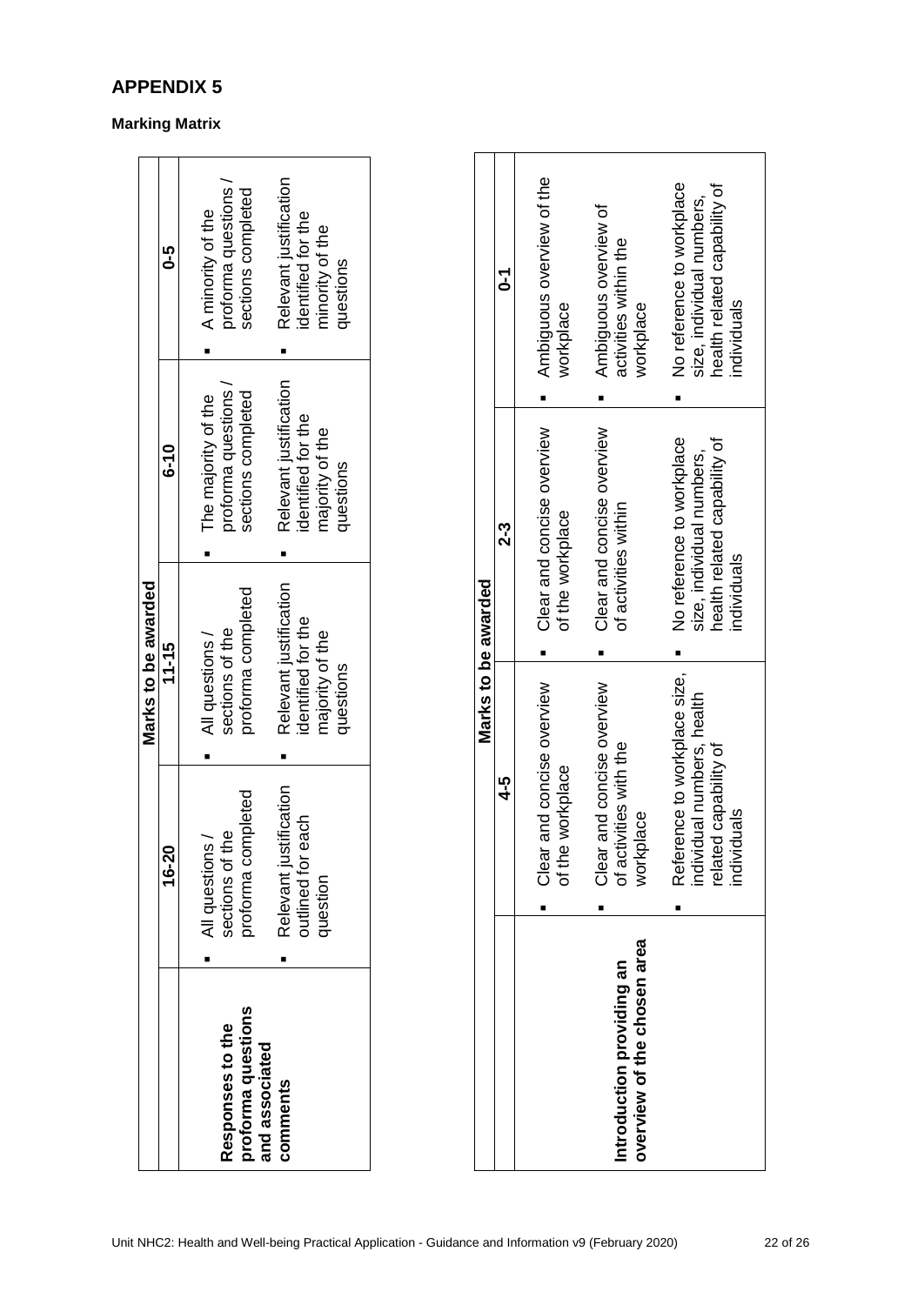|                                                                               | $4 - 5$                                                                                        | $2-3$<br>Marks to be awarded                                                                               | $\overline{c}$                                                                                         |
|-------------------------------------------------------------------------------|------------------------------------------------------------------------------------------------|------------------------------------------------------------------------------------------------------------|--------------------------------------------------------------------------------------------------------|
| Summary of review findings                                                    | overview in the<br>issues<br>A concise<br>prioritised<br>٠                                     | identifying prioritised issues<br>A concise overview<br>٠                                                  | A vague overview including<br>non-prioritised issues                                                   |
|                                                                               | Marks to be awarded                                                                            |                                                                                                            |                                                                                                        |
|                                                                               | $11 - 15$                                                                                      | $6 - 10$                                                                                                   | $5 - 0$                                                                                                |
| findings with prioritisation<br>Interpretation of review<br>and justification | findings with all of the<br>prioritised findings justified<br>Clear interpretation of the<br>٠ | findings with the majority of<br>Clear interpretation of the<br>the prioritised findings<br>justified<br>п | minority of the prioritised<br>findings justified<br>Vague interpretation of<br>review findings with a |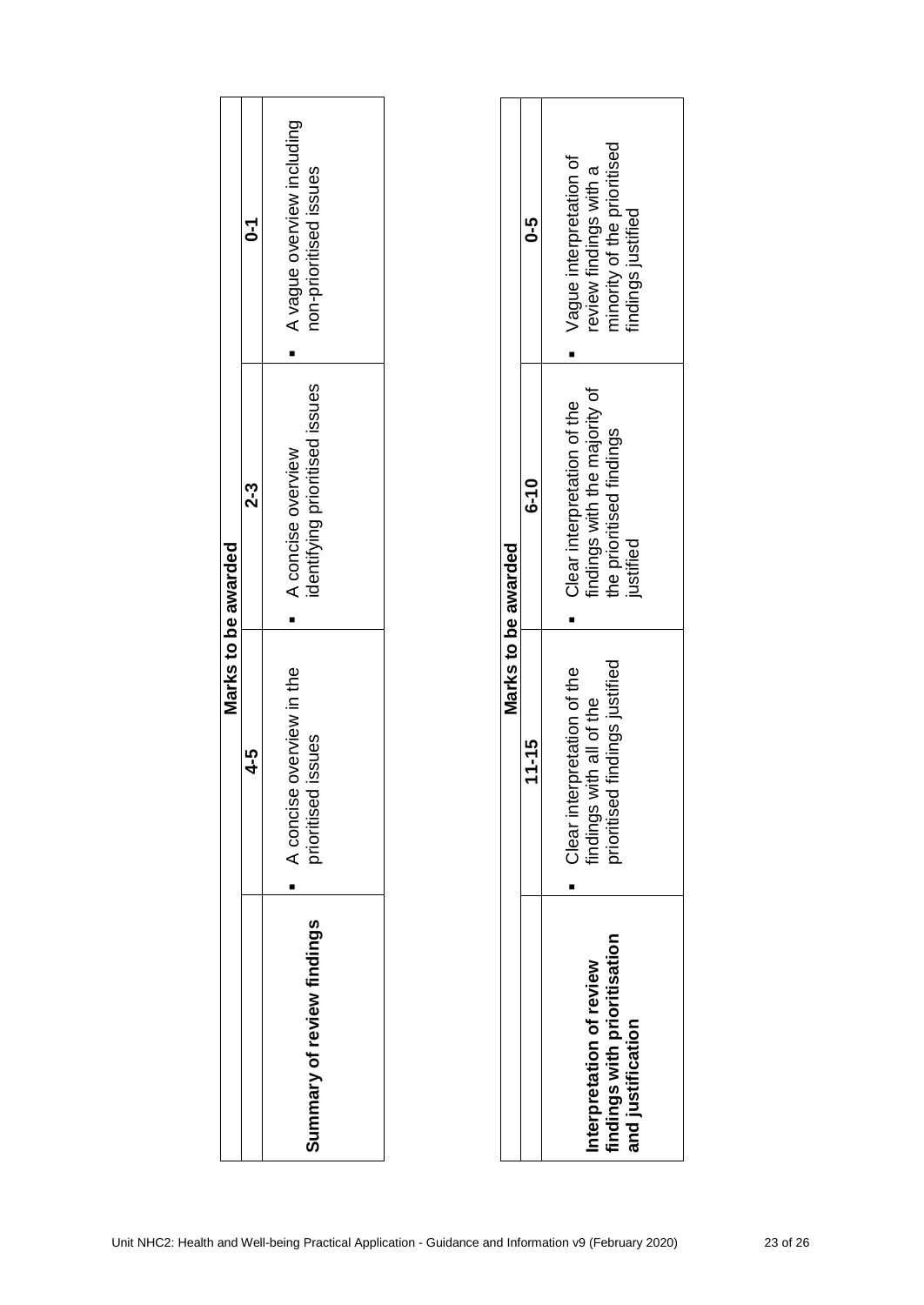|                               | Marks to be awarded          |                              |                             |  |
|-------------------------------|------------------------------|------------------------------|-----------------------------|--|
|                               | 11-15                        | $6-10$                       | م<br>ح                      |  |
| Clear and concise             | Clear and concise            | Clear and concise            | Vague conclusions, which    |  |
| conclusions which are         | conclusions, all relating to | conclusions, the majority    | oosely relate to the review |  |
| clearly related to review     | the review findings, which   | elating to the review        | lindings, which are largely |  |
| findings and are effective in | are effective in convincing  | indings, which are effective | neffective in convincing    |  |
| convincing management to      | management to take action    | n convincing management      | management to take action   |  |
| take action                   |                              | to take action               |                             |  |